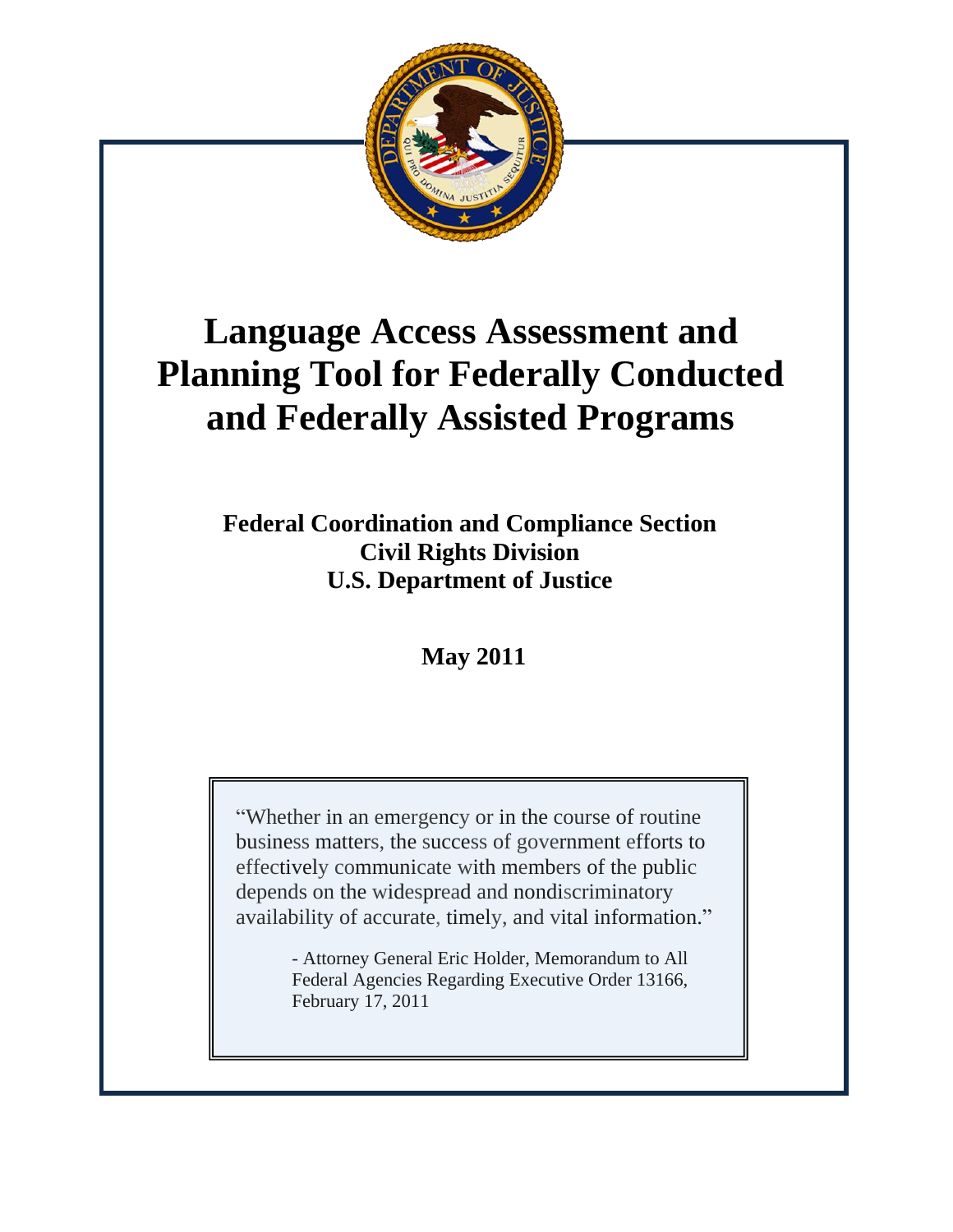## **LANGUAGE ACCESS ASSESSMENT AND PLANNING TOOL FOR FEDERALLY CONDUCTED AND FEDERALLY ASSISTED PROGRAMS**

## **I. OVERVIEW**

The goal of all language access planning and implementation is to ensure that your agency communicates effectively with limited English proficient (LEP) individuals.<sup>1</sup> As the Attorney General notes in his [Memorandum to all Federal Agencies Regarding the Federal](http://www.lep.gov/13166/AG_021711_EO_13166_Memo_to_Agencies_with_Supplement.pdf)  [Government's Renewed Commitment to Language Access Obligations Under Executive Order](http://www.lep.gov/13166/AG_021711_EO_13166_Memo_to_Agencies_with_Supplement.pdf)  [13166,](http://www.lep.gov/13166/AG_021711_EO_13166_Memo_to_Agencies_with_Supplement.pdf) this requires ensuring effective communication at all points of contact between an LEP  $\overline{\text{person}}$  and your agency.<sup>2</sup> While each agency's approach to overcoming language barriers may differ depending on a variety of factors, a useful model for providing meaningful access to LEP individuals often includes:

#### **A. Conducting a self-assessment to determine what types of contact your agency has with the LEP population.**

The self-assessment identifies language service needs, and evaluates the bilingual, translation, and interpretation resources already available to help LEP individuals access your agency's benefits, programs, services, information, or other operations. (Part II B, below).

**B. Developing language access policy directives, implementation plan, and procedures.** 

#### **Table of Contents**



- **1. Language Access Policy Directives** Policy directives set forth standards, operating principles, and guidelines that govern the delivery of language appropriate services. Policy directives may come in different forms but are designed to require the agency and its staff to ensure meaningful access. Policy directives should be made publicly available.
- **2. Language Access Implementation Plan** The plan is a management document that outlines how the agency defines tasks, sets deadlines and priorities, assigns responsibility, and allocates the resources necessary to come into or maintain compliance with language access requirements. It describes how the agency will meet the service delivery standards

<sup>1&</sup>lt;br>
<sup>1</sup> See Exec. Order No. 13166, 65 Fed Reg. 50,121 (Aug. 11, 2000), <u>http://www.lep.gov/13166/eolep.pdf</u>.

<sup>&</sup>lt;sup>2</sup> See Attorney General Holder Memorandum to All Federal Agencies Regarding the Federal Government's Renewed Commitment to Language Access Obligations Under Executive Order 13166 (February 17, 2011), [http://www.lep.gov/13166/AG\\_021711\\_EO\\_13166\\_Memo\\_to\\_Agencies\\_with\\_Supplement.pdf.](http://www.lep.gov/13166/AG_021711_EO_13166_Memo_to_Agencies_with_Supplement.pdf)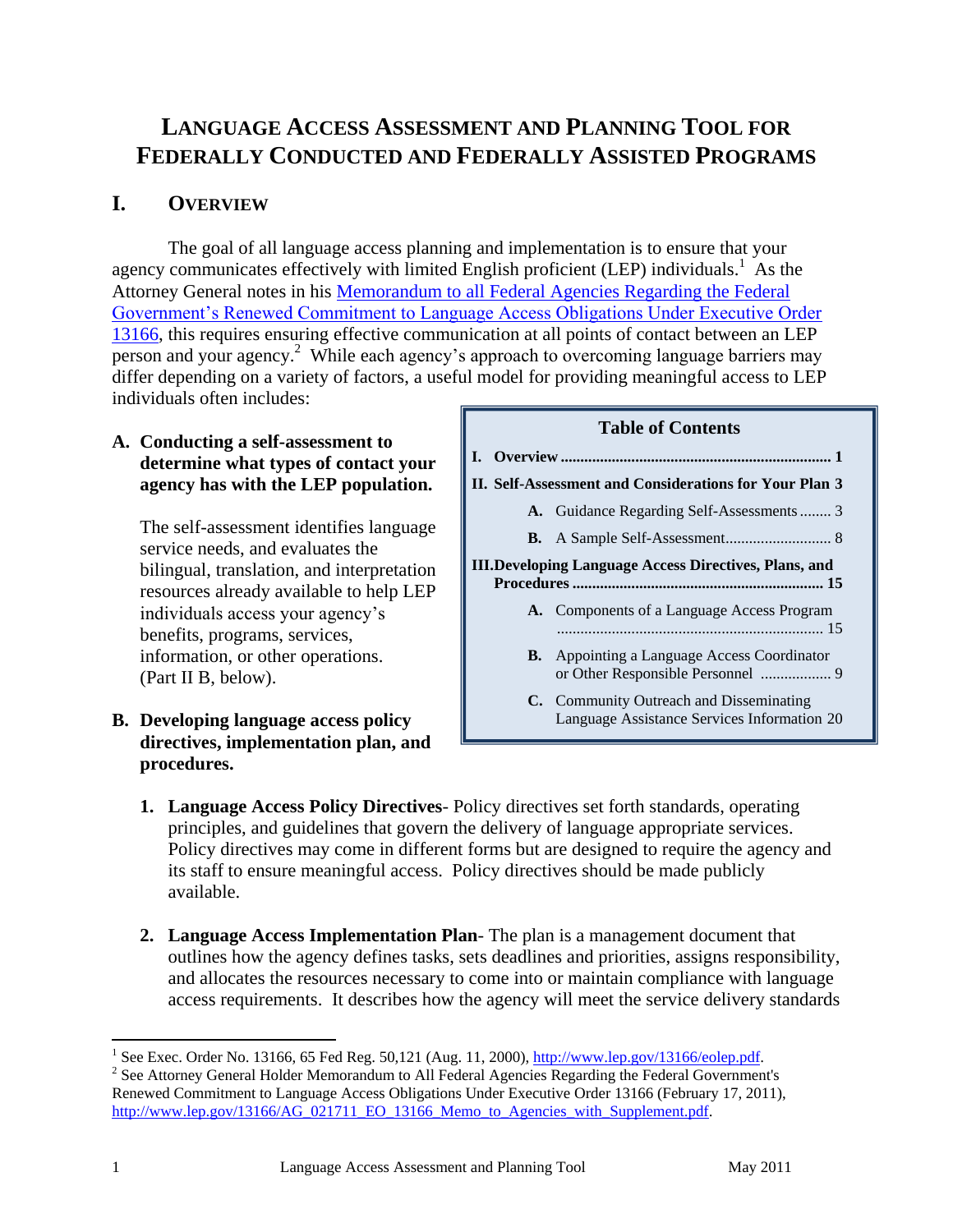delineated in the policy directives, including the manner by which it will address the language service and resource needs identified in the self-assessment. The plan is a roadmap that helps agencies: navigate the process of setting deadlines and priorities, and identifying responsible personnel for policy and procedures development; hire, contract, assess, and ensure quality control of language assistance services (oral and written); provide notice of language assistance services; provide staff training; and conduct ongoing monitoring and evaluation.

**3. Language Access Procedures**- Procedures are the "how to" for staff. They specify for staff the steps to follow to provide language services, gather data, and deliver services to LEP individuals. Procedures can be set forth in handbooks, intranet sites, desk references, reminders at counters, notations on telephone references, and the like.

Part II will help you assess how your agency currently provides language assistance services to LEP individuals, using the Sample Self Assessment included in Part II B. Part III provides a framework for developing appropriate language access policy directives, plan, and procedures.

#### **C. Scope**

The obligations of Executive Order 13166 apply to all federal conducted and assisted programs. In his [Memorandum for Heads of Federal Agencies regarding the Federal](http://www.lep.gov/13166/AG_021711_EO_13166_Memo_to_Agencies_with_Supplement.pdf)  [Government's Renewed Commitment to Language Access Obligations](http://www.lep.gov/13166/AG_021711_EO_13166_Memo_to_Agencies_with_Supplement.pdf) Under Executive Order [13166,](http://www.lep.gov/13166/AG_021711_EO_13166_Memo_to_Agencies_with_Supplement.pdf) the Attorney General directed federal agencies that provide federal financial assistance to draft LEP guidance for agencies that are recipients of federal financial assistance (recipients). The term federal financial assistance includes, but is not limited to, grants and loans of federal funds; grants or donations of federal property; training; details of federal personnel; or any agreement, arrangement, or other contract which has as one of its purposes the provision of assistance.

All agencies providing federal financial assistance directly or indirectly should obtain information and maintain records that ensure that they can determine which entities have received such assistance, including a list of sub-grantees, and for what purpose the assistance has been provided. When any agency provides federal financial assistance it must ensure that recipients acknowledge and agree that they will comply (and require any sub-grantees, contractors, successors, transferees, and assignees to comply) with applicable provisions of federal civil rights laws and policies prohibiting discrimination, including but not limited to Title VI of the Civil Rights Act of 1964, which prohibits recipients from discriminating on the basis of race, color, or national origin, including limited English proficiency. See 42 U.S.C. 2000d et seq. Model assurance language addressing national laws and policies prohibiting discrimination can be found at [http://www.justice.gov/crt/about/cor/draft\\_assurance\\_language.pdf.](http://www.justice.gov/crt/about/cor/draft_assurance_language.pdf) Agencies must require recipients to obtain these assurances from their sub-recipients and must maintain systems that can record and track the recipient's agreement with these assurances. See 28 C.F.R. §42.105.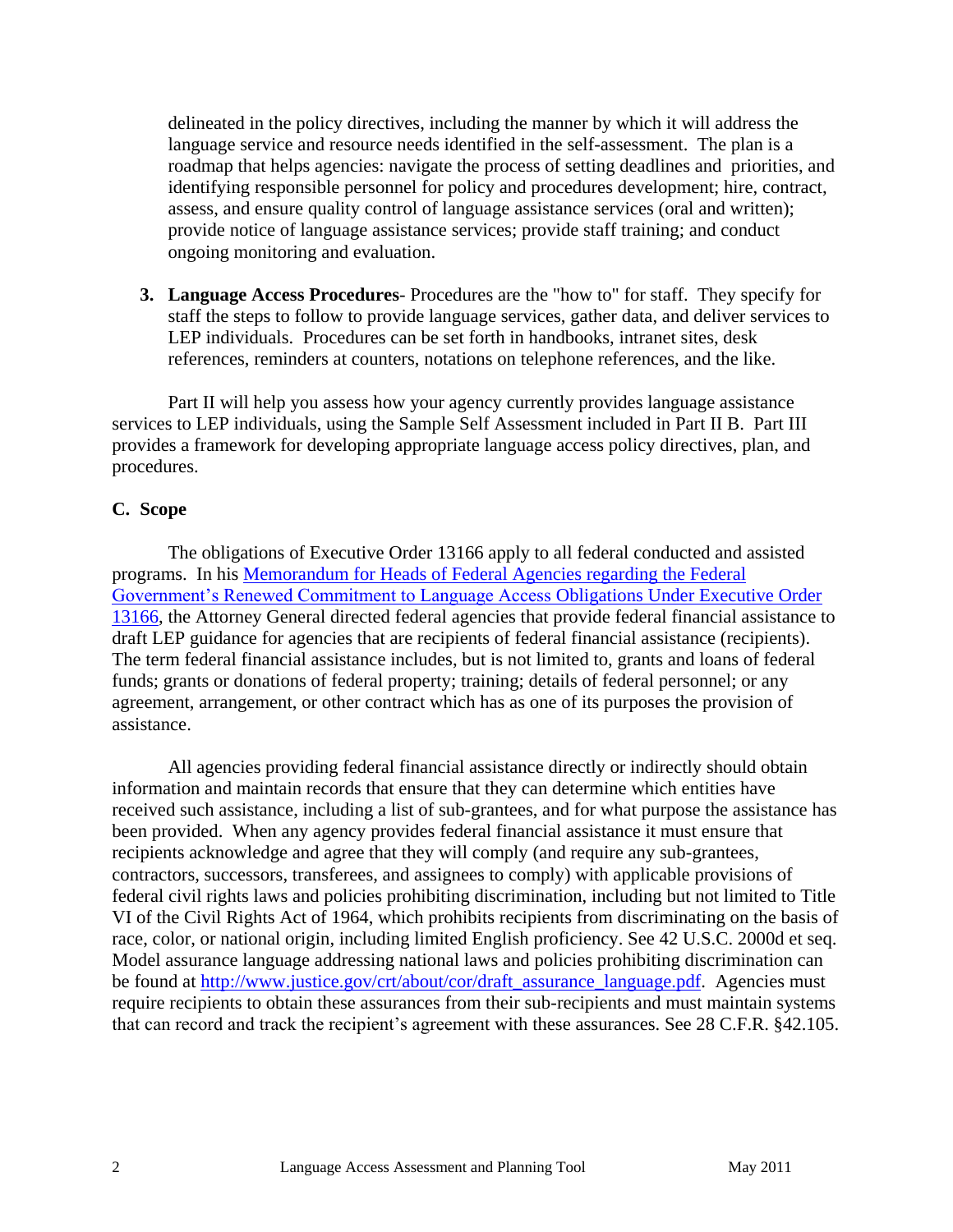## **II. SELF-ASSESSMENT AND CONSIDERATIONS FOR YOUR PLAN**



#### **A. Guidance Regarding Self-Assessments**

Provided below are additional guidance and considerations for each of these six elements. While the order may differ, your agency should consider each of these elements as it develops its plan. The sample self-assessment questionnaire is available at Part II B.

## **1. Understanding How LEP Individuals Interact with Your Agency**

A federally conducted or funded program could interact with LEP individuals in a variety of ways. Any interaction with the public has the potential to interact with LEP individuals. These could include, but are not limited to, program applicants and participants; hotline or information line calls; outreach programs; public meetings and hearings; public access to agency websites; written materials or complaints sent to an agency; agency brochures intended for public distribution; contacts with potential witnesses, victims, defendants; and interactions with detainees and prisoners. It is important for agencies to also examine the manner in which the agency interacts with the public and/or LEP individuals (e.g. in-person consultations versus

 $\overline{a}$ 

<sup>&</sup>lt;sup>3</sup> See Department of Justice, *Guidance to Federal Financial Assistance Recipients Regarding Title VI Prohibition Against National Origin Discrimination Affecting Limited English Proficient Persons*, 67 FR 41464-65 (June 18, 2002). (hereinafter "2002 DOJ Guidance"), [http://www.justice.gov/crt/about/cor/lep/DOJFinLEPFRJun182002.pdf.](http://www.justice.gov/crt/about/cor/lep/DOJFinLEPFRJun182002.pdf)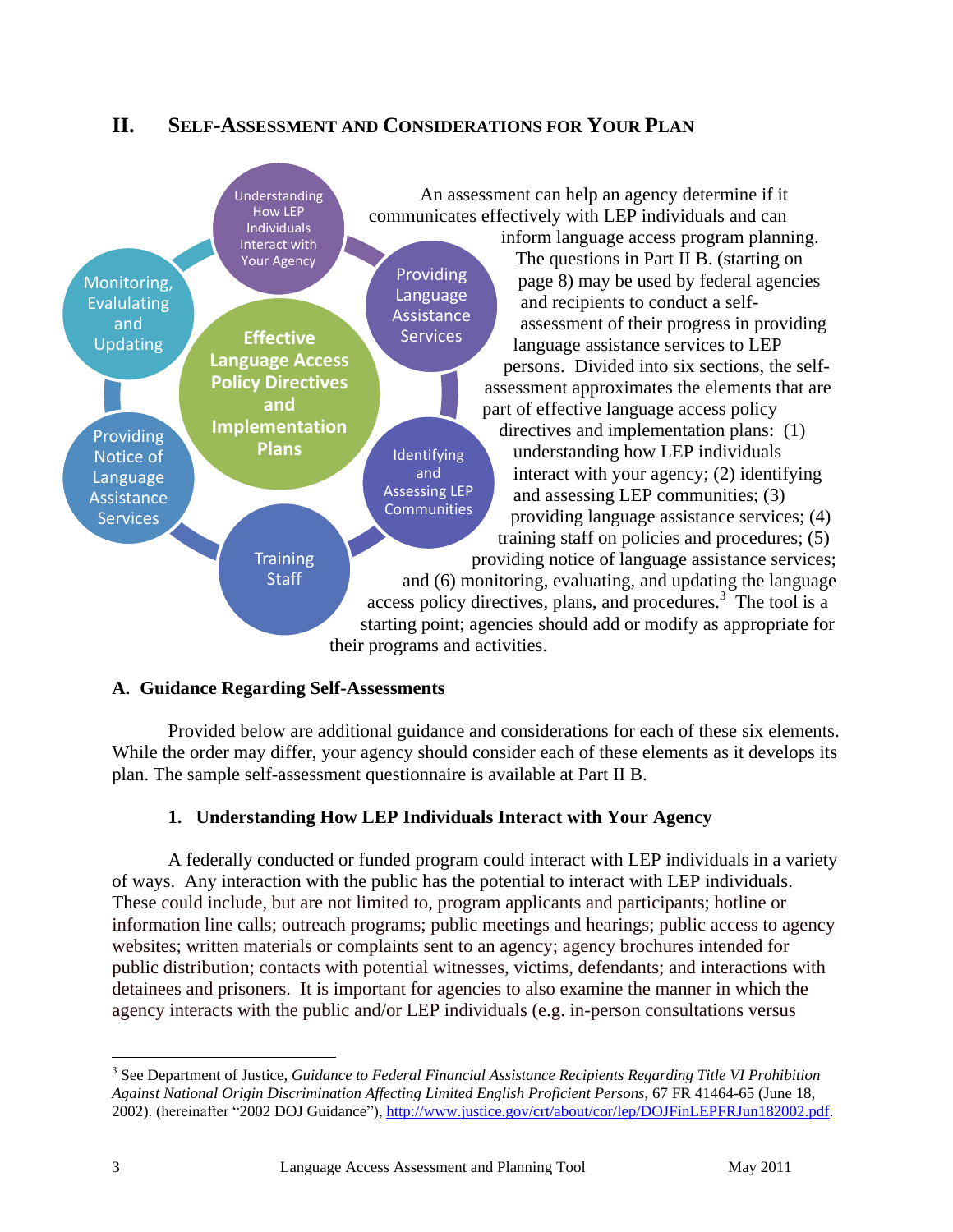correspondence) as this can dictate the type of language assistance services provided by the agency.

## **2. Identification and Assessment of LEP Communities**

A federally conducted or funded program should consider assessing the number or proportion of LEP persons from each language group in its service area to determine appropriate language assistance services. This analysis includes persons in a geographic service area with whom your agency comes into contact while carrying out agency functions. For the assessment to be accurate it must also include all communities who are eligible for services or are likely directly affected by programs or activities. Agencies may determine the linguistic characteristics of an LEP population in a service area by reviewing available data from federal,

**REMINDER:** Your primary goal is to effectively communicate with LEP individuals. The order in which each element is achieved may differ from agency to agency. While it may be helpful to identify and assess your LEP communities before providing language assistance services, this should not stand in the way of providing meaningful access to LEP individuals.

state, and local government agencies, community, and faith based organizations:

- Federal Agencies.
	- The *U.S. Census Bureau* through its *American Community Survey (ACS)* maintains statistics on the linguistic composition of LEP individuals in your service area: [http://www.census.gov/hhes/socdemo/language/data/index.html.](http://www.census.gov/hhes/socdemo/language/data/index.html) Beginning with the 2010 Census, the Census Bureau stopped collecting decennial census data on language use and English-speaking ability. Language data continues to be gathered on an annual basis by the ACS and can be found on the American FactFinder website, [www.factfinder.census.gov.](http://www.factfinder.census.gov/) The Census Bureau has also created a website explaining how to use the ACS language data it collects: [http://www.census.gov/hhes/socdemo/language/index.html.](http://www.census.gov/hhes/socdemo/language/index.html)

 *The U.S. Department of Education* maintains a Civil Rights Data Collection, [http://ocrdata.ed.gov/,](http://ocrdata.ed.gov/) which has information from the nation's school districts including student enrollment and educational programs and services disaggregated by race, ethnicity, sex, limited English proficiency, and disability. The National Center for Education Statistics, [http://nces.ed.gov/fastfacts/display.asp?id=96,](http://nces.ed.gov/fastfacts/display.asp?id=96) has information on children who speak a language other than English at home.

- *The Federal Interagency Working Group on Limited English Proficiency Website* also has demographic information available at [http://www.lep.gov/demog\\_data.html](http://www.lep.gov/demog_data.html)
- State and local government agencies.
	- State social service agencies, state departments of education, local social service agencies, and school districts often gather and report information on LEP populations.
- Local community-based and religious organizations.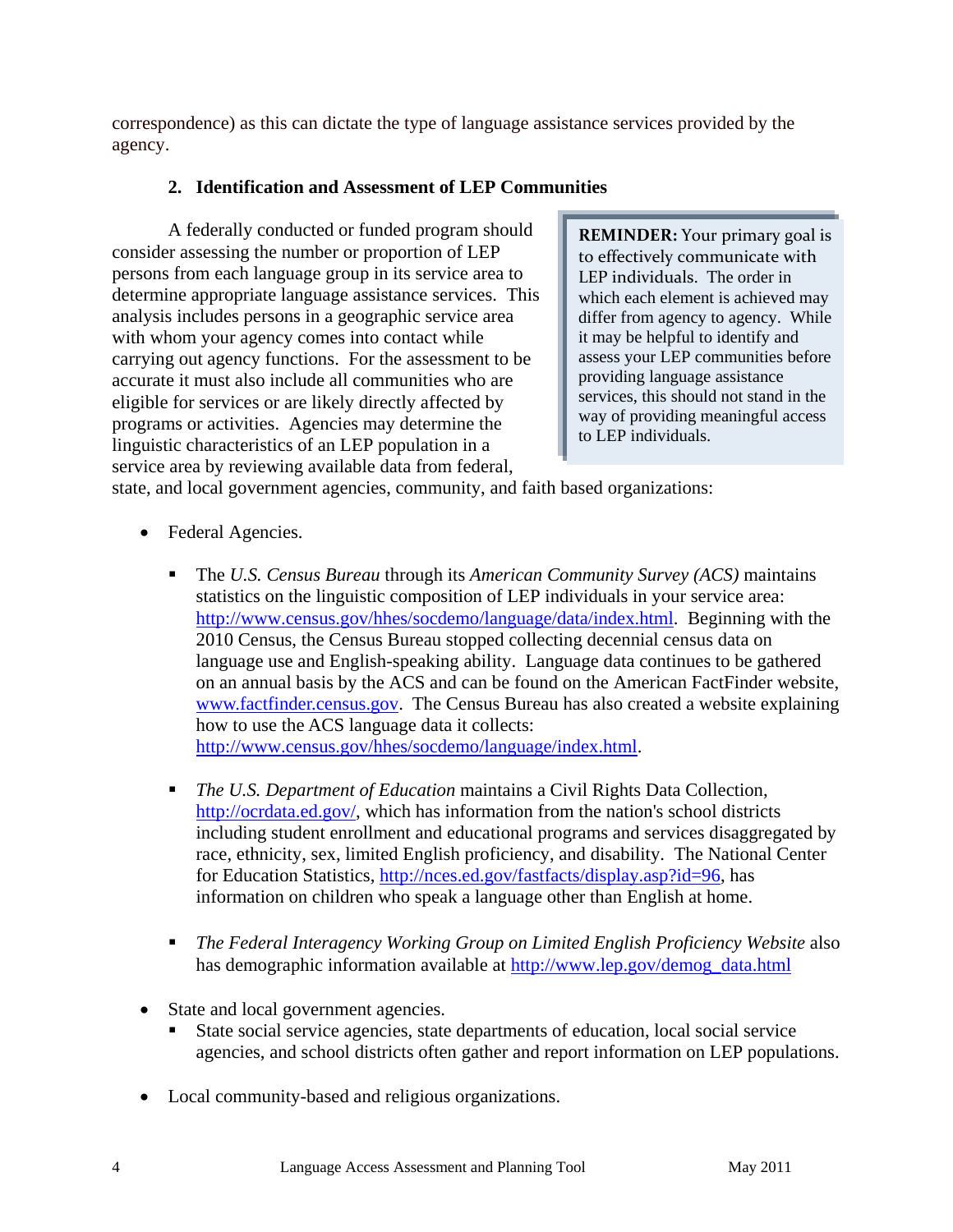Consider consulting organizations that serve and work with LEP communities to get an accurate assessment of the existing and emerging LEP communities in your service area.

An agency should also consider identifying and tracking the primary language of LEP individuals that seek and receive programs and services. This can be accomplished by determining the points of contact between agency staff and LEP individuals. Agencies may create mandatory data fields for LEP, languages spoken and the preferred language for written communication to ensure that all staff collect and input this information. By regularly collecting and updating this data, agencies will be able to accurately identify and efficiently address the changing needs of their LEP communities.

## **3. Providing Language Assistance Services**

Effective communication with LEP individuals requires your agency to have language assistances services in place. There are two primary types of language assistance services: oral and written. Oral language assistance service may come in the form of "in-language" communication (a demonstrably qualified bilingual staff member communicating directly in an LEP person's language) or interpreting.

An interpreter renders a message spoken in one language into one or more other languages. Interpretation can take place in-person, through a telephonic interpreter, or via internet or video interpreting. An interpreter must be competent and have knowledge in both languages of the relevant terms or concepts particular to the program or activity and the dialect and terminology used by the LEP individual. Depending upon the circumstances, interpreters may



provide simultaneous interpretation of proceedings so that an LEP person understands what is happening in that proceeding, or may interpret an interview or conversation with an LEP person in the consecutive mode. Interpreter competency requires more than self-identification as bilingual. Agencies should avoid using family members, children, friends, and untrained volunteers as interpreters because it is difficult to ensure that they interpret accurately and lack ethical conflicts.



Translation is the replacement of written text from one language into another. A translator also must be qualified and trained. Federal agencies and recipients may need to identify and translate vital documents to ensure LEP individuals have meaningful access to important written information. Vital written documents include, but are not limited to, consent and complaint forms; intake and application forms with the potential for important consequences; written notices of rights; notices of denials,

losses, or decreases in benefits or services; notice of disciplinary action; signs; and notices advising LEP individuals of free language assistance services. Agencies should proactively translate vital written documents into the frequently encountered languages of LEP groups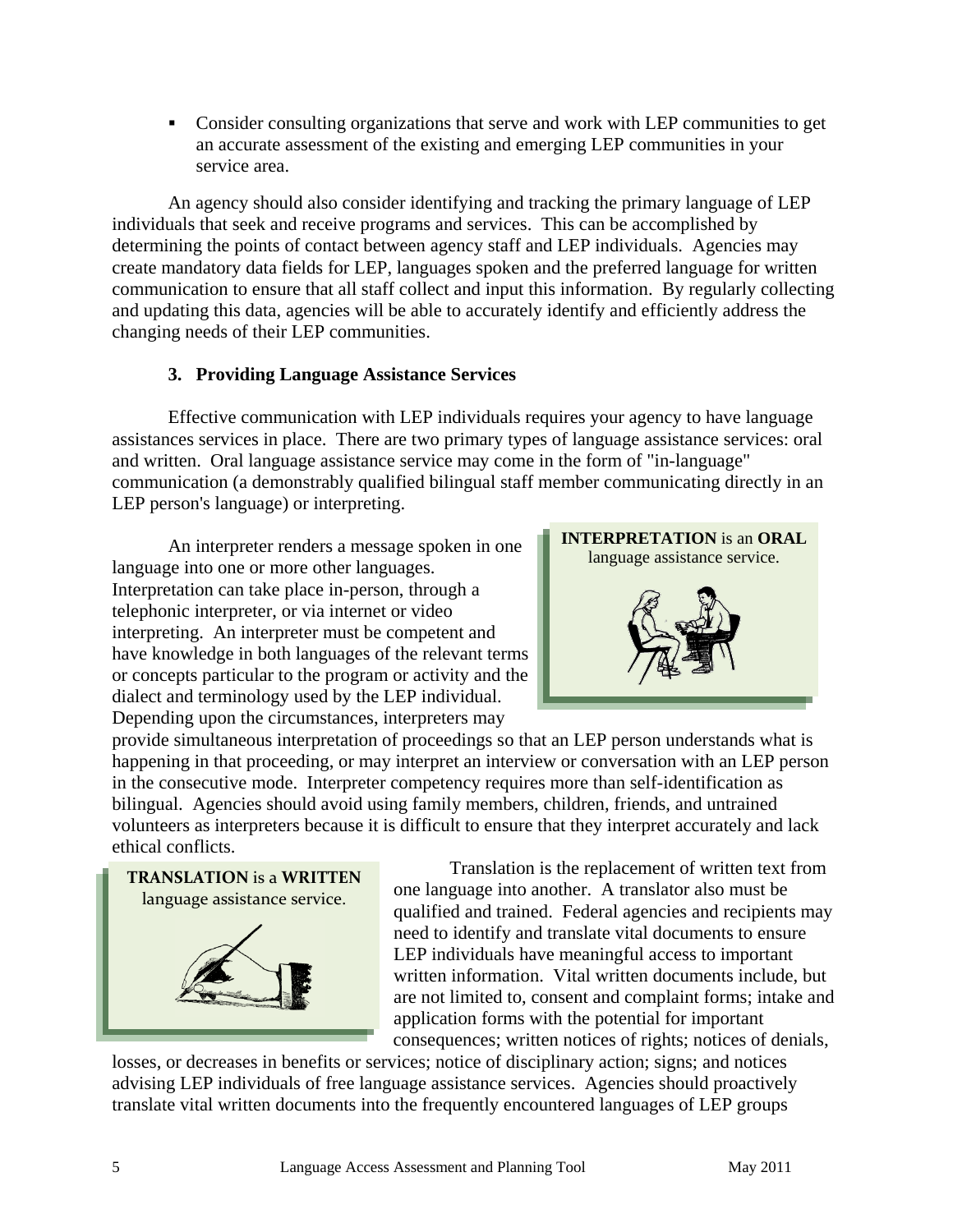eligible to be served or likely to be affected by the benefit, program or service. When agency personnel have reason to believe that an individual is LEP, the agency must respond to that LEP individual in a language he or she understands. For example, a letter sent to a specific LEP person should be translated into the appropriate language for that individual to ensure effective communication. Agencies should also put processes in place for handling written communication with LEP individuals in less frequently encountered languages.

#### **4. Training of Staff on Policies and Procedures**

Staff will not be able to provide meaningful access to LEP individuals if they do not receive training on language access policies and procedures, including how to access language assistance services. This training should be mandatory for staff who have the potential to interact or communicate with LEP individuals, staff whose job it is to arrange for language assistance services, and managers. Training should explain how staff can identify the language needs of an LEP individual, access and provide the necessary language assistance services, work with interpreters, request document translations, and track the use of language assistance services. Bilingual staff members who communicate "in-language" to LEP individuals, or who serve as interpreters or translators, should be assessed and receive regular training on proper interpreting and translation techniques, ethics, specialized terminology, and other topics as needed. Without periodic assessment and training, bilingual staff may not be able to provide the language assistance services necessary to ensure LEP individuals have meaningful access to your agency's programs.

#### **5. Providing Notice of Language Assistance Services**

Federal agencies and recipients must inform LEP individuals of their eligibility for benefits, programs, and services in a language they understand. Agencies should assess all points of contact, telephone, in-person, mail, and electronic communication its staff has with the public and LEP individuals when determining the best method of providing notice of language assistance services. An agency should not only translate its outreach materials, but also explain how LEP individuals may access available language assistance services. Methods used to inform LEP individuals about language assistance services may include translating outreach materials into other languages, updating non-English content in key languages on the main page of the program website, and providing public service messages in non-English media describing your programs.

Current applicants or beneficiaries of your programs or services should also receive notice and information about available language assistance services. This may be accomplished through the use of effective, program specific notices such as forms, brochures, language access posters placed in conspicuous locations describing in multiple languages the availability of language assistance services, the use of "I Speak" language identification cards<sup>4</sup>, and by including instructions in non-English languages on telephone menus.

 $\overline{a}$ <sup>4</sup> An example of an "I Speak" card can be found at [www.justice.gov/crt/lep/resources/OhioLangIDcard.pdf](http://www.justice.gov/crt/lep/resources/OhioLangIDcard.pdf).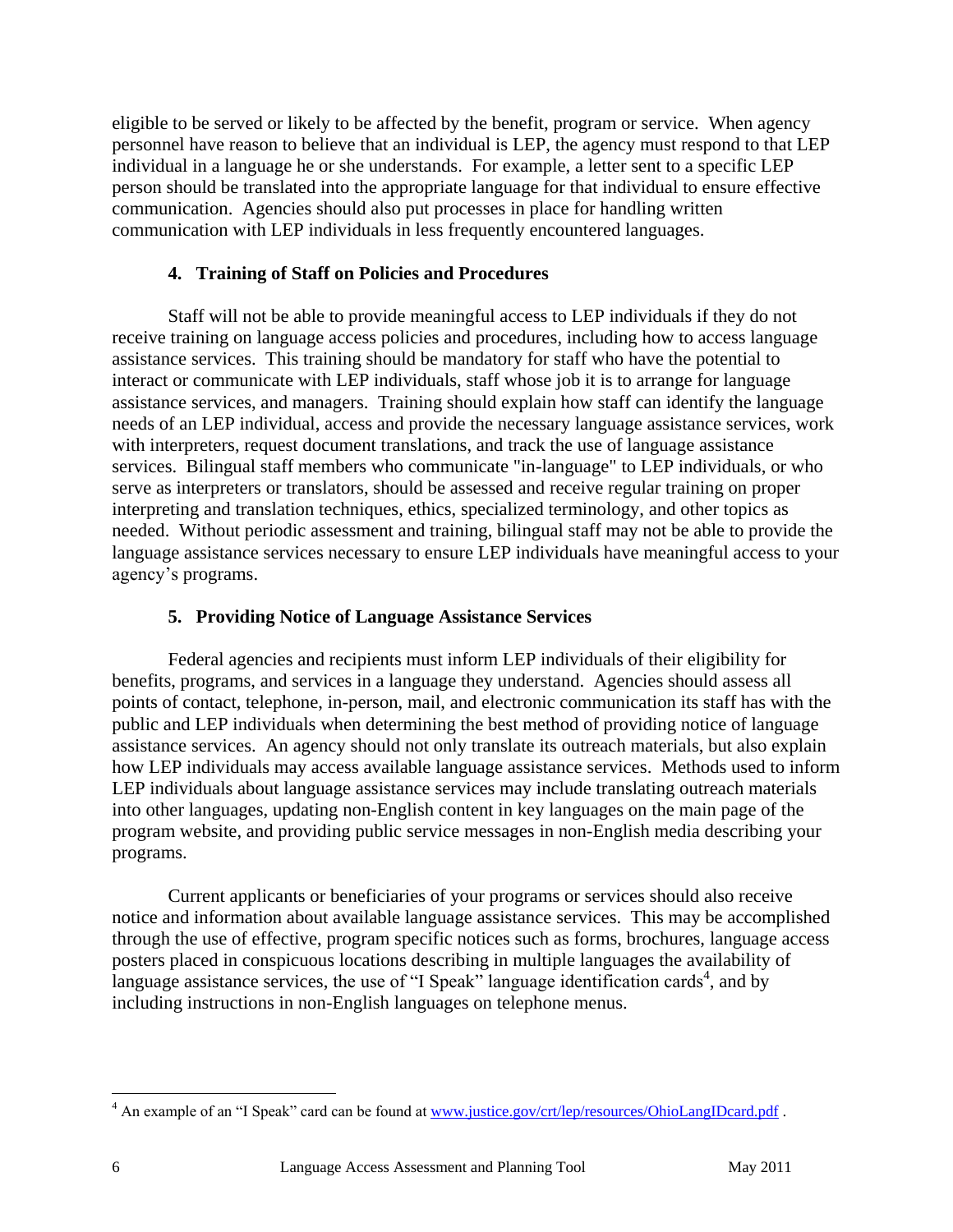#### **6. Monitoring, Evaluating, and Updating the Language Access Policy Directives, Plans, and Procedures**

For a language access program to continue to be effective, an agency must periodically monitor, evaluate, and update the plan, policies and procedures. Some federal agencies and recipients may designate a committee or staff person to be the language access coordinator responsible for monitoring, evaluating, and updating the language access program. Federal law does not prescribe a particular program model or evaluation approach. Consequently, the approach to and design of an effective language access evaluation may vary for each agency and recipient. Monitoring the effectiveness of your program may include:

- Surveying staff on how often they use language assistance services, if they believe there should be changes in the way services are provided or the providers that are used, and if they believe that the language assistance services in place are meeting the needs of the LEP communities in the service area.
- Conducting customer satisfaction surveys of LEP applicants and beneficiaries based on their actual experience of accessing the agency's benefits, programs, information, or services.
- Observing and evaluating agency interactions with LEP individuals.
- Soliciting feedback from community-based organizations and other stakeholders about the agency's effectiveness and performance in ensuring meaningful access for LEP individuals.
- Keeping current on community demographics and needs by engaging school districts, faith communities, refugee resettlement agencies, and other local resources.
- Considering new resources including funding, collaborations with other agencies, human resources, emerging technology, and other mechanisms for ensuring improved access for LEP individuals.
- Monitoring your agency's response rate to complaints or suggestions by LEP individuals, community members, and employees regarding language assistance services provided.

Creating a record of language assistance services can help inform programs whether there should be changes to the quantity or type of language assistance services. The monitoring and review of current policies and the types of language assistance services provided should occur on an annual basis.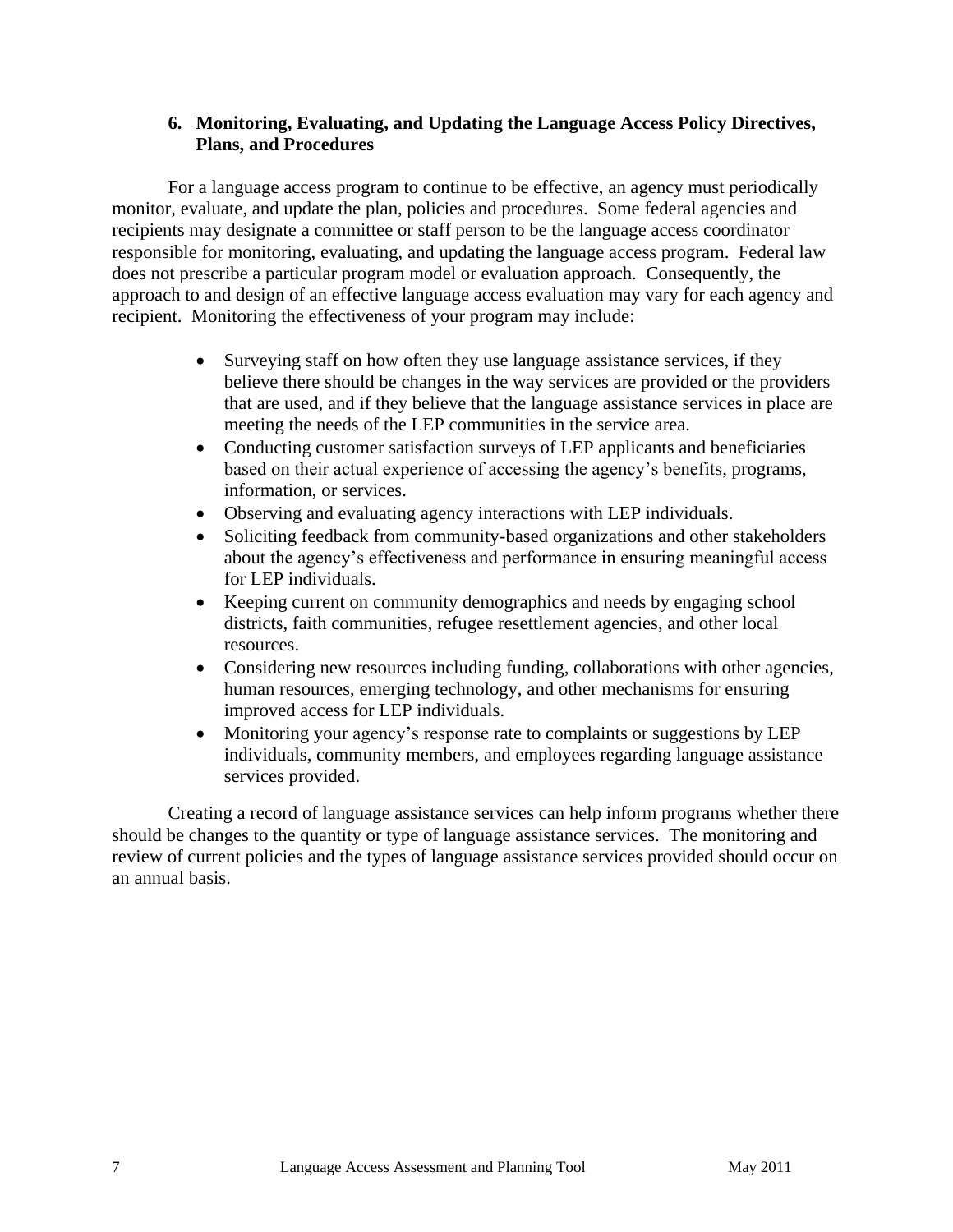## **B. A Sample Self-Assessment**

## **1. Understanding How LEP Individuals Interact with Your Agency**

The following series of questions helps agencies understand how an LEP individual may come into contact with your agency:

| 1. Does your agency interact or communicate<br>with the public or are there individuals in your<br>agency who interact or communicate or might<br>interact or communicate with LEP individuals?                                                                                                                                                         | N <sub>0</sub><br>$\Box$ Yes<br>$\Box$                                                                                                                                     |  |
|---------------------------------------------------------------------------------------------------------------------------------------------------------------------------------------------------------------------------------------------------------------------------------------------------------------------------------------------------------|----------------------------------------------------------------------------------------------------------------------------------------------------------------------------|--|
| 2. Please describe the manner in which your<br>agency interacts with the public or LEP<br>individuals:                                                                                                                                                                                                                                                  | $\Box$ Via<br>In-Person<br>$\Box$<br>Telephonically<br>Correspondence<br>ப<br>Electronically (e.g.<br>Other: (please)<br>$\Box$<br>$\Box$<br>email or website)<br>specify) |  |
| 3. Does your agency provide federal financial<br>assistance to any non-federal entities? (Federal<br>financial assistance includes grants, training,<br>use of equipment, donations of surplus<br>property, and other assistance. Recipients of<br>federal funds can range from state and local<br>agencies, to nonprofits and other<br>organizations.) | $\Box$ Yes<br>N <sub>o</sub>                                                                                                                                               |  |
| 4. If your agency does provide federal financial<br>assistance to non-federal entities:                                                                                                                                                                                                                                                                 | Yes<br>N <sub>o</sub>                                                                                                                                                      |  |
| Do you have an active program in place<br>а.<br>to require your recipients of federal<br>financial assistance to comply with<br>Title VI and language access<br>standards?                                                                                                                                                                              | Yes<br><b>No</b><br>a.<br>a.                                                                                                                                               |  |
| b. Does your agency inform recipients of<br>federal financial assistance that they<br>should budget for language assistance<br>services?                                                                                                                                                                                                                | b. Yes<br>b. No                                                                                                                                                            |  |
| c. Does your agency inform recipients of<br>federal financial assistance about which<br>grants can be used, in whole or in part,<br>to improve language access?                                                                                                                                                                                         | c. Yes<br>c. No                                                                                                                                                            |  |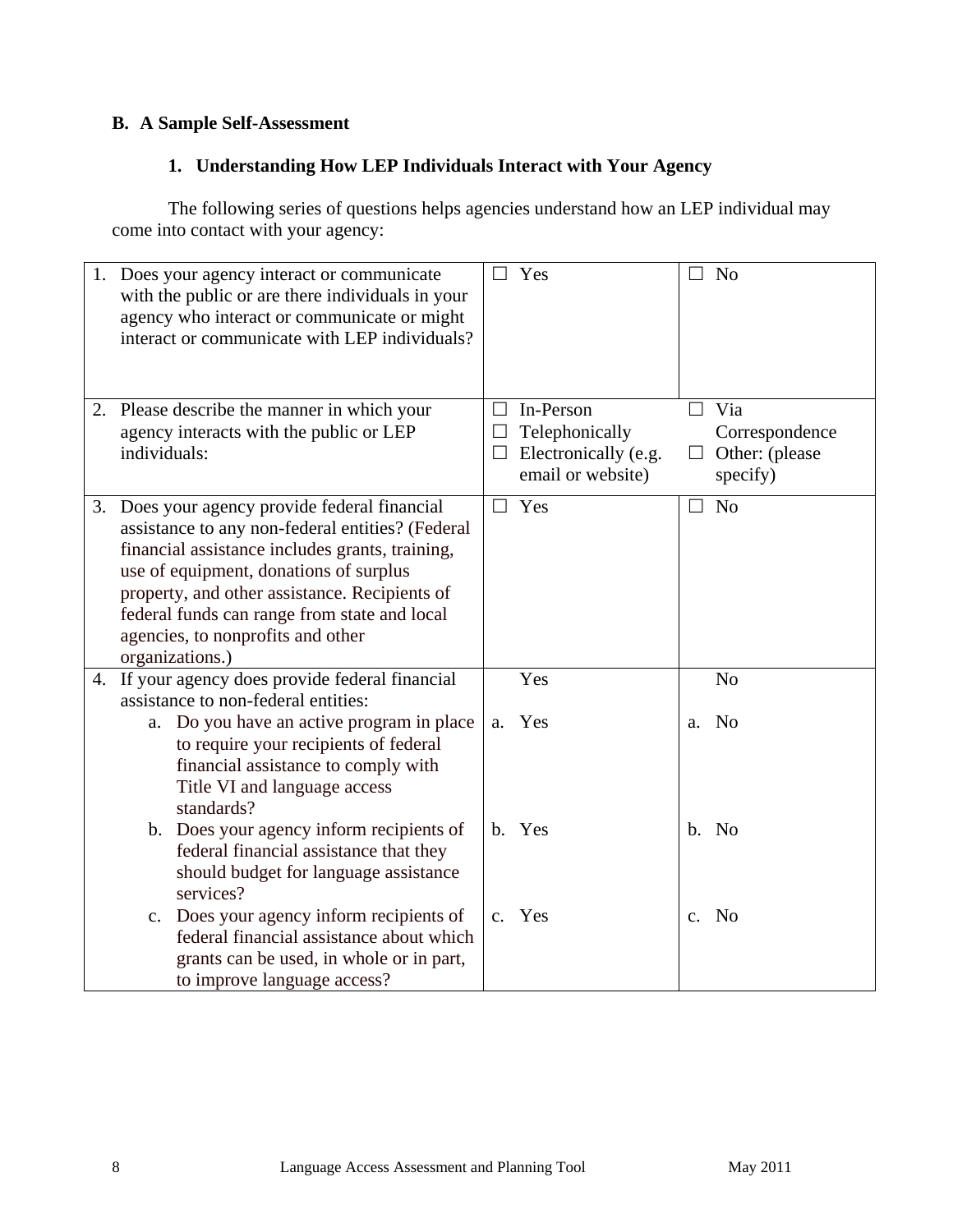## **2. Identification and Assessment of LEP Communities**

The following series of questions aims to identify the LEP population you serve:

|    | 1. How does your agency identify LEP           |        | Assume limited        |                | Based on written    |
|----|------------------------------------------------|--------|-----------------------|----------------|---------------------|
|    | individuals? (Select all that apply)           |        | English proficiency   |                | material submitted  |
|    |                                                |        | if communication      |                | to the agency (e.g. |
|    |                                                |        | seems impaired        |                | complaints)         |
|    |                                                |        | Respond to            |                | We have not         |
|    |                                                |        | individual requests   |                | identified non-     |
|    |                                                |        |                       |                |                     |
|    |                                                |        | for language          |                | English speakers or |
|    |                                                |        | assistance services   |                | LEP individuals     |
|    |                                                | ⊔      | Self-identification   | Ш              | Other (Please       |
|    |                                                |        | by the non-English    |                | specify):           |
|    |                                                |        | speaker or LEP        |                |                     |
|    |                                                |        | individual            |                |                     |
|    |                                                | $\Box$ | Ask open-ended        |                |                     |
|    |                                                |        | questions to          |                |                     |
|    |                                                |        | determine language    |                |                     |
|    |                                                |        | proficiency on the    |                |                     |
|    |                                                |        | telephone or in       |                |                     |
|    |                                                |        |                       |                |                     |
|    |                                                |        | person                |                |                     |
|    |                                                |        | Use of "I Speak"      |                |                     |
|    |                                                |        | language              |                |                     |
|    |                                                |        | identification cards  |                |                     |
|    |                                                |        | or posters            |                |                     |
|    | 2. Does your program have a process to collect |        | Yes                   |                | N <sub>o</sub>      |
|    | data on:                                       |        |                       |                |                     |
|    | The number of LEP individuals that<br>a.       |        | a. Yes                |                | a. No               |
|    | you serve?                                     |        |                       |                |                     |
|    | b. The number of LEP individuals in your       |        | b. Yes                |                | b. No               |
|    | service area?                                  |        |                       |                |                     |
|    | The number and prevalence of<br>$\mathbf{c}$ . |        | c. Yes                | $\mathbf{c}$ . | No                  |
|    | languages spoken by LEP individuals            |        |                       |                |                     |
|    | in your service area?                          |        |                       |                |                     |
|    | 3. How often does your agency assess the       |        | Annually              |                | Not Sure            |
|    | language data for your service area?           |        | Biennially            |                | Other:              |
| 4. | What data does your agency use to determine    |        | Census                |                | Community           |
|    | the LEP communities in your service area?      |        | US Dept. of           |                | Organizations       |
|    |                                                |        | Education             |                | Intake information  |
|    | (Select all that apply)                        |        |                       |                |                     |
|    |                                                |        | US Dept. of Labor     | $\Box$         | Other:              |
|    |                                                |        | <b>State Agencies</b> |                |                     |
|    | 5. Do you collect and record primary language  | Yes    |                       | N <sub>o</sub> |                     |
|    | data from individuals when they first contact  |        |                       |                |                     |
|    | your programs and activities?                  |        |                       |                |                     |
|    | 6. If you collect and record primary language  |        |                       |                |                     |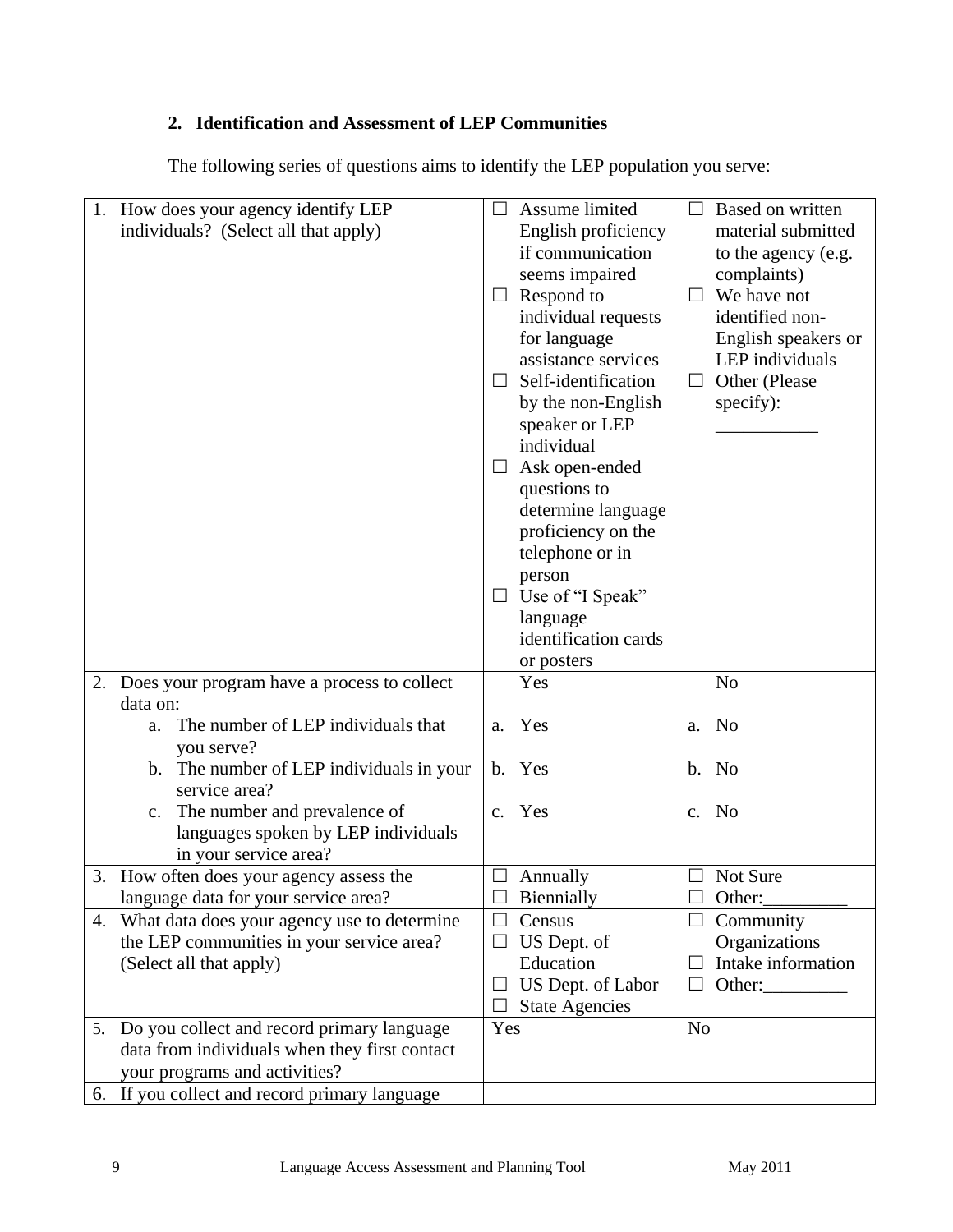| data, where is the information stored?         |          |              |
|------------------------------------------------|----------|--------------|
| 7. What is the total number of LEP individuals |          |              |
| who use or receive services from your program  |          |              |
| each year?                                     |          |              |
| 8. How many LEP individuals attempt to access  |          |              |
| your programs or services each month?          |          |              |
| 9. How many LEP individuals use your programs  |          |              |
| or services each month?                        |          |              |
|                                                |          |              |
| 10. Specify the top six most frequently        | Language | Frequency of |
| encountered non-English languages by your      |          | Encounters   |
| program and how often these encounters occur   | 1.       | 1.           |
| (e.g., 2-3 times a year, once a month, once a  |          | 2.           |
| week, daily, constantly).                      | 3.       | 3.           |
|                                                | 4.       | 4.           |
|                                                | 5.       | 5.           |

## **3. Providing Language Assistance Services**

The following set of questions will help you assess how well your agency is providing language assistance services to LEP individuals:

|    | Does your agency currently have a system in<br>place for tracking the type of language<br>assistance services it provides to LEP<br>individuals at each interaction? | Yes                    |                                                                                                                                                                                                                 | N <sub>o</sub> |                                                                                                                                                                       |
|----|----------------------------------------------------------------------------------------------------------------------------------------------------------------------|------------------------|-----------------------------------------------------------------------------------------------------------------------------------------------------------------------------------------------------------------|----------------|-----------------------------------------------------------------------------------------------------------------------------------------------------------------------|
| 2. | What data, if any, do you maintain regarding<br>language assistance services? (Select all that<br>apply)                                                             | $\Box$<br>ப<br>$\perp$ | Primary language of<br>persons encountered<br>or served<br>Use of language<br>assistance services<br>such as interpreters<br>and translators<br>Funds or staff time<br>spent on language<br>assistance services |                | Number of<br>bilingual staff<br>Cost of interpreter<br>services<br>Cost of translation<br>of materials into<br>non-English<br>languages<br>Other (Please<br>specify): |
| 3. | Does your agency have a system to track the<br>cost of language assistance services?                                                                                 | Yes                    |                                                                                                                                                                                                                 | N <sub>o</sub> |                                                                                                                                                                       |
| 4. | What types of language assistance services<br>does your agency provide? (Select all that<br>apply)                                                                   | $\Box$<br>$\Box$       | <b>Bilingual staff</b><br>In-house interpreters<br>(oral)<br>In-house translators<br>(documents)<br>Contracted<br>interpreters<br>Contracted                                                                    |                | Language bank or<br>dedicated pool of<br>interpreters or<br>translators<br>Volunteer<br>interpreters or<br>translators<br>Interpreters or                             |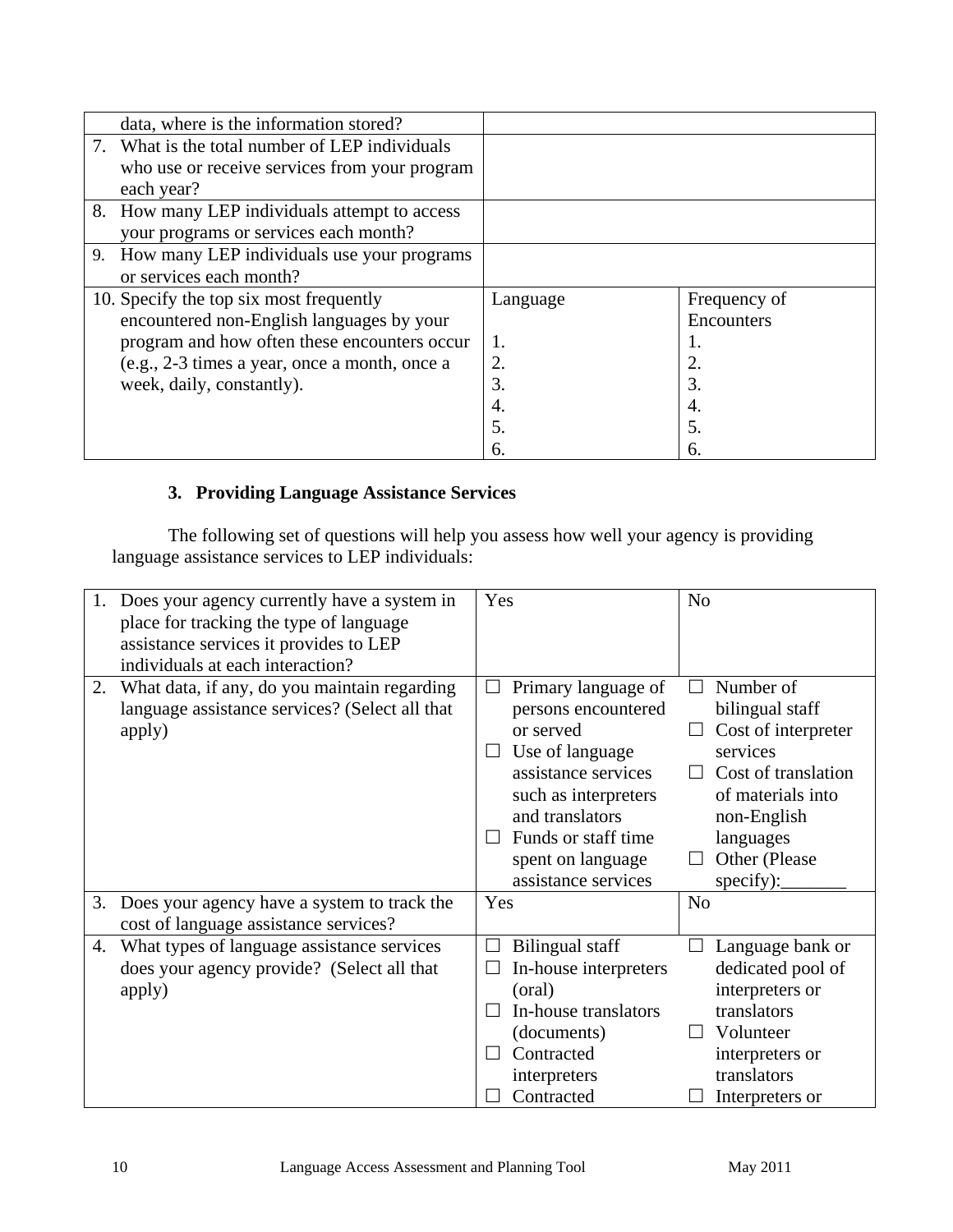|                                                                                                                                                                                                                                                          | translators<br>Telephone<br>⊔<br>interpretation<br>services<br>Video interpretation<br>⊔<br>services                                                                                                        | translators<br>borrowed from<br>another agency<br>Other (Please<br>$\Box$<br>specify):                                                       |
|----------------------------------------------------------------------------------------------------------------------------------------------------------------------------------------------------------------------------------------------------------|-------------------------------------------------------------------------------------------------------------------------------------------------------------------------------------------------------------|----------------------------------------------------------------------------------------------------------------------------------------------|
| 5. Does your agency a) have a certification or<br>assessment process that staff must complete<br>before serving as interpreters or translators for<br>LEP individuals? b) Does the process include<br>use of standardized language proficiency<br>exams? | a) Yes<br>b) Yes                                                                                                                                                                                            | a) No<br>b) No                                                                                                                               |
| 6. Does your agency ask or allow LEP<br>individuals to provide their own interpreters<br>or have family members or friends interpret?                                                                                                                    | Yes                                                                                                                                                                                                         | N <sub>o</sub>                                                                                                                               |
| 7. Does your agency have contracts with<br>language assistance service providers (in-<br>person interpreters, telephone interpreters,<br>video interpreters, or translators)?                                                                            | Yes                                                                                                                                                                                                         | N <sub>o</sub>                                                                                                                               |
| 8. Does your agency provide staff with a list of<br>available interpreters and the non-English<br>languages they speak, or information on how<br>to access qualified interpreters?                                                                       | Yes                                                                                                                                                                                                         | N <sub>o</sub>                                                                                                                               |
| 9. Does your agency identify and translate vital<br>documents into the non-English languages of<br>the communities in your service area?                                                                                                                 | Yes                                                                                                                                                                                                         | N <sub>o</sub>                                                                                                                               |
| 10. Which vital written documents has your<br>agency translated into non-English<br>languages?                                                                                                                                                           | Consent forms<br>$\Box$<br>Complaint forms<br>Intake forms<br>$\Box$<br>Notices of rights<br>$\Box$<br>Notice of denial,<br>loss or decrease in<br>benefits or services<br>Notice of<br>disciplinary action | Applications to<br>participate in<br>programs or<br>activities or to<br>receive benefits or<br>services<br>$\Box$ Other (please<br>specify): |
| 11. Does your agency translate signs or posters<br>announcing the availability of language<br>assistance services?                                                                                                                                       | Yes                                                                                                                                                                                                         | N <sub>o</sub>                                                                                                                               |
| 12. When your agency updates information on its<br>website, does it also add that content in non-<br>English languages?                                                                                                                                  | Yes                                                                                                                                                                                                         | N <sub>o</sub>                                                                                                                               |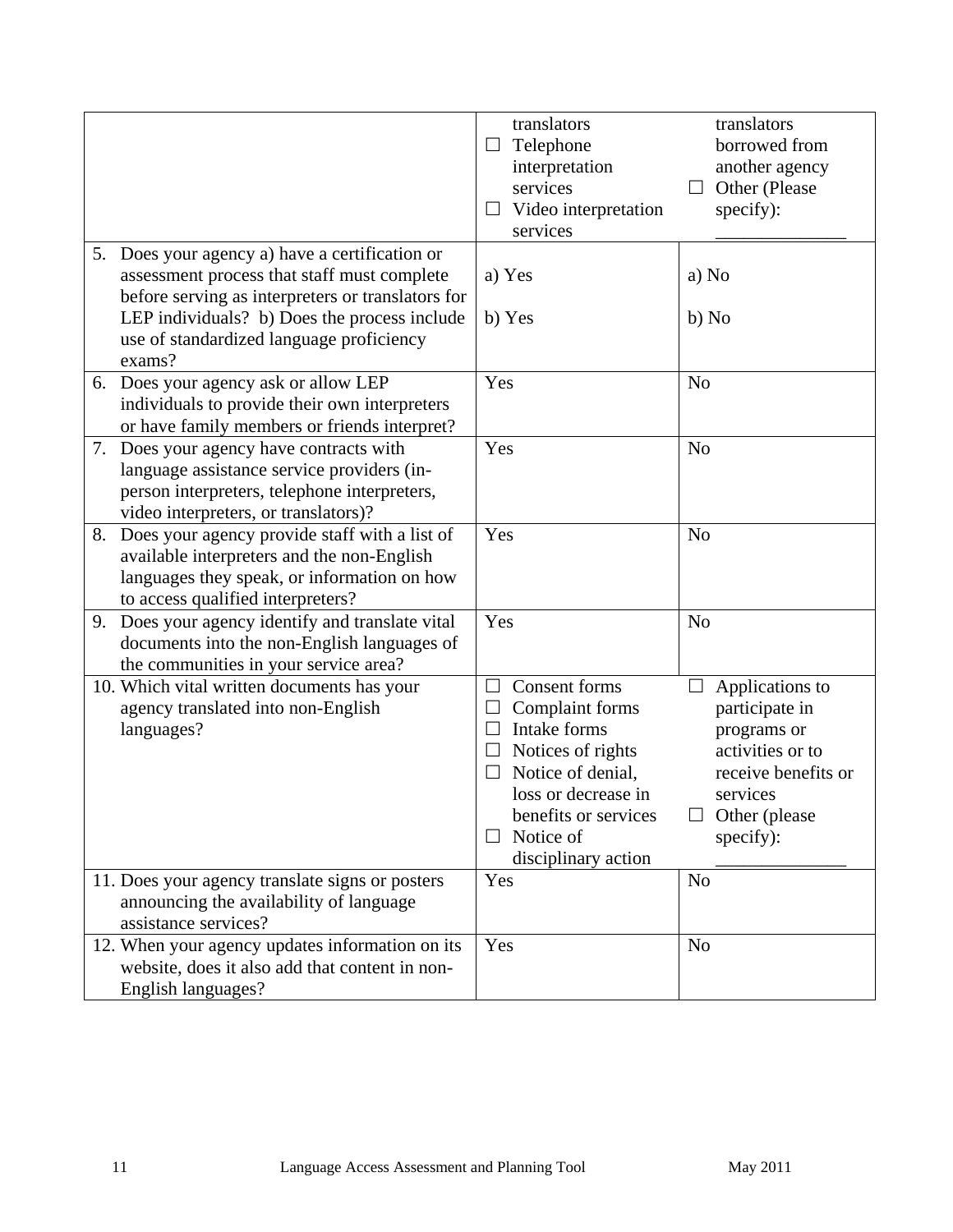## **4. Training of Staff on Policies and Procedures**

The following series of questions will help you identify whether staff receive appropriate training on your language access policies and procedures:

| 1. Does all agency staff receive initial and<br>periodic training on how to access and<br>provide language assistance services to LEP<br>individuals?                                                           | Yes                                                                                                                                                                       | N <sub>o</sub>                                                                                                                                             |
|-----------------------------------------------------------------------------------------------------------------------------------------------------------------------------------------------------------------|---------------------------------------------------------------------------------------------------------------------------------------------------------------------------|------------------------------------------------------------------------------------------------------------------------------------------------------------|
| 2. Who receives staff training on working with<br>LEP individuals? (Select all that apply)                                                                                                                      | Management or<br>senior staff<br>Employees who<br>$\Box$<br>interact with or are<br>responsible for<br>interactions with<br>non-English<br>speakers or LEP<br>individuals | <b>Bilingual Staff</b><br>New employees<br>All employees<br>Volunteers<br>$\mathsf{L}$<br>Others (Please<br>$\mathsf{L}$<br>specify):<br>None of the above |
| 3. Are language access policies and LEP issues<br>included in the mandatory training curriculum<br>for staff?                                                                                                   | Yes                                                                                                                                                                       | N <sub>o</sub>                                                                                                                                             |
| 4. Does your agency staff procedural manual or<br>handbook include specific instructions related<br>to providing language assistance services to<br>LEP individuals?                                            | Yes                                                                                                                                                                       | N <sub>o</sub>                                                                                                                                             |
| 5. Does staff receive periodic training on how to<br>obtain and work with interpreters?                                                                                                                         | Yes                                                                                                                                                                       | N <sub>o</sub>                                                                                                                                             |
| 6. Does staff receive periodic training on how to<br>request the translation of written documents<br>into other languages?                                                                                      | Yes                                                                                                                                                                       | N <sub>o</sub>                                                                                                                                             |
| 7. Do staff members who serve as interpreters<br>receive regular training on proper interpreting<br>techniques, ethics, specialized terminology,<br>and other topics?                                           | Yes                                                                                                                                                                       | N <sub>o</sub>                                                                                                                                             |
| 8. Do staff members who serve as interpreters<br>receive interpreter training from competent<br>interpreters or other trainers familiar with the<br>ethical and professional requirements of an<br>interpreter? | Yes                                                                                                                                                                       | N <sub>o</sub>                                                                                                                                             |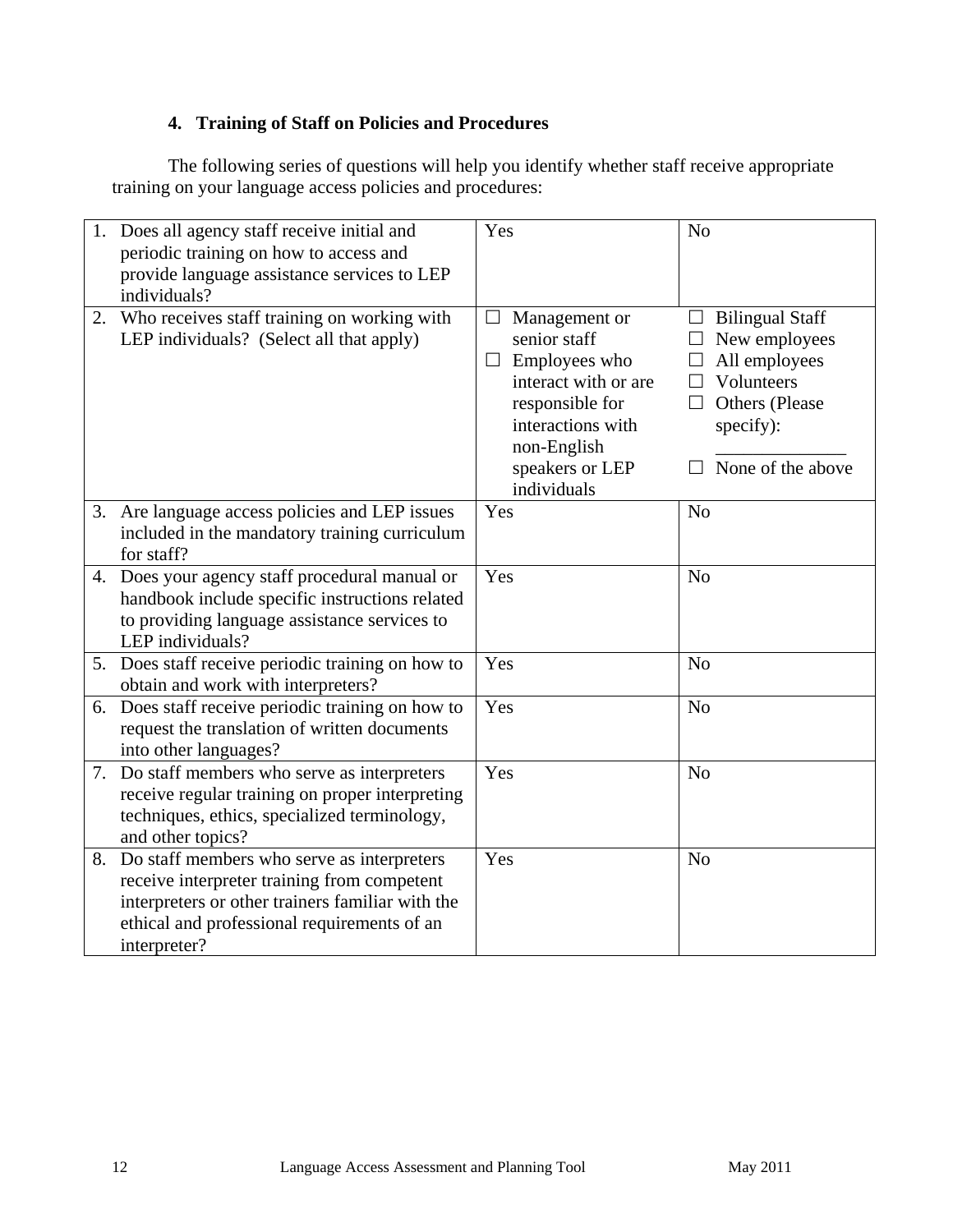## **5. Providing Notice of Language Assistance Services**

The following series of questions will help you assess how you provide notice of language assistance services to the LEP population in your service area:

|    | 1. How do you inform members of the public<br>about the availability of language assistance<br>services? (Select all that apply)      | Frontline and<br>outreach<br>multilingual staff<br>Posters in public<br>areas<br>"I Speak" language<br>$\Box$<br>identification cards<br>distributed to<br>frontline staff<br>Website | Social networking<br>$\Box$<br>website (e.g.<br>Facebook, Twitter)<br>E-mail to<br>individuals or a list<br>serv<br>Other (Please)<br>$\Box$<br>specify):<br>None of the above |
|----|---------------------------------------------------------------------------------------------------------------------------------------|---------------------------------------------------------------------------------------------------------------------------------------------------------------------------------------|--------------------------------------------------------------------------------------------------------------------------------------------------------------------------------|
|    | 2. Do your translated program outreach                                                                                                | Yes                                                                                                                                                                                   | N <sub>o</sub>                                                                                                                                                                 |
|    | materials inform LEP individuals about the<br>availability of free language assistance<br>services?                                   |                                                                                                                                                                                       |                                                                                                                                                                                |
|    | 3. Does your agency regularly advertise on non-<br>English media (television, radio, newspaper,<br>and websites)?                     | Yes                                                                                                                                                                                   | N <sub>o</sub>                                                                                                                                                                 |
|    | 4. Does your agency inform community groups<br>about the availability of free language<br>assistance services for LEP individuals?    | Yes                                                                                                                                                                                   | N <sub>o</sub>                                                                                                                                                                 |
| 5. | Does your agency inform current applicants<br>or recipients about the availability of<br>language assistance services?                | Yes                                                                                                                                                                                   | N <sub>o</sub>                                                                                                                                                                 |
| 6. | Does the main page of your agency website<br>include non-English information that would<br>be easily accessible to LEP individuals?   | Yes                                                                                                                                                                                   | N <sub>o</sub>                                                                                                                                                                 |
| 7. | Does your agency have multilingual signs or<br>posters in its offices announcing the<br>availability of language assistance services? | Yes                                                                                                                                                                                   | N <sub>o</sub>                                                                                                                                                                 |

## **6. Monitoring and Updating a Language Access Procedures, Policy, and Plan**

The following set of questions will help you assess whether you have an effective process for monitoring and updating your language access policies, plan and procedures:

| 1. Does your agency have a written language         | Yes        | N <sub>0</sub> |
|-----------------------------------------------------|------------|----------------|
| access policy?                                      |            |                |
| 2. If so, is a description of this policy available | Yes        | No             |
| to the public?                                      |            |                |
| 3. How often is your agency's language access       | Annually   | Not Sure       |
| policy reviewed and updated?                        | Biennially | Other:         |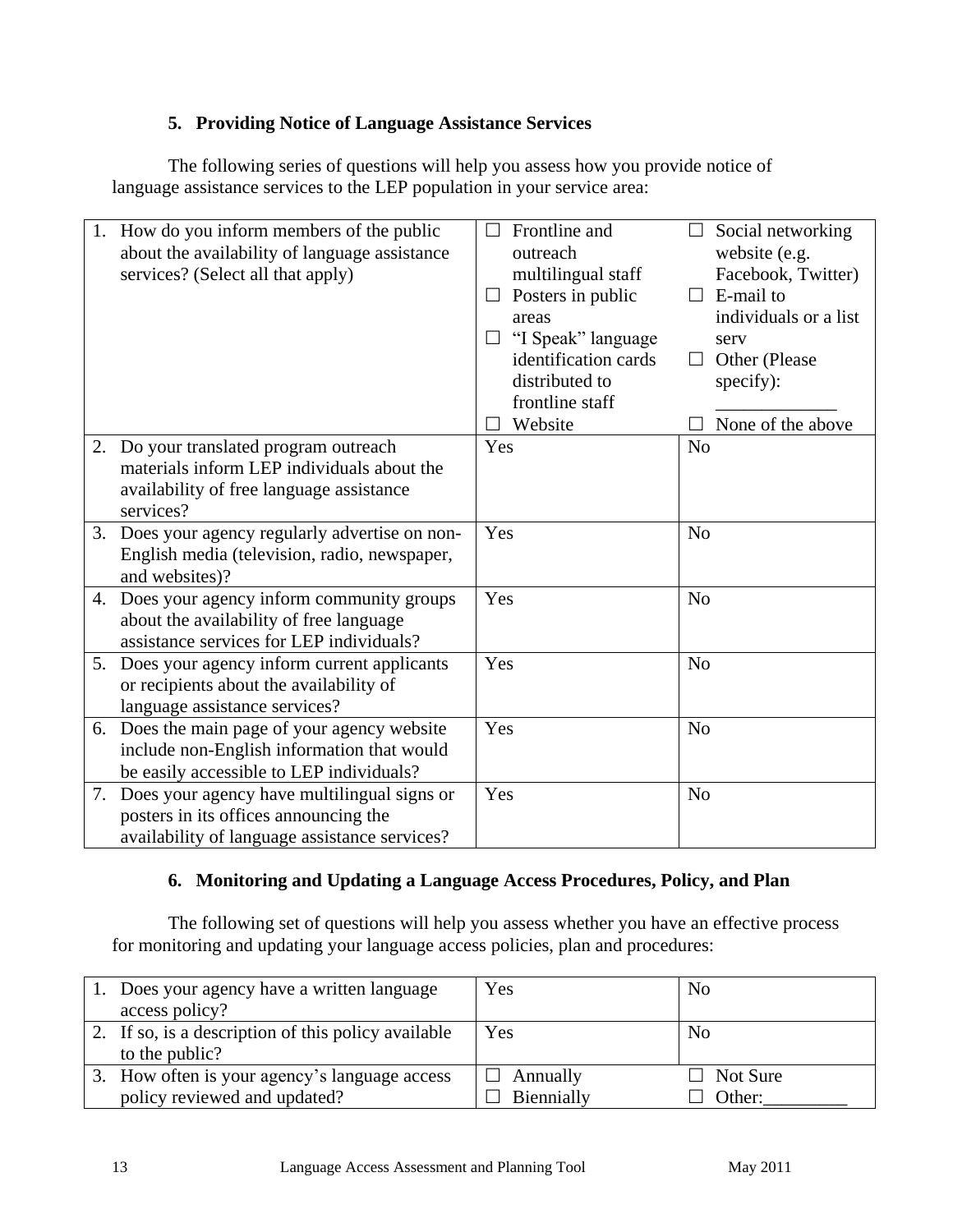| 4. When was the last time your agency's<br>language access policy was updated?                                                                                    | Month                            | Year               |
|-------------------------------------------------------------------------------------------------------------------------------------------------------------------|----------------------------------|--------------------|
| 5. How often does your agency update its data<br>on the LEP communities in your service area?                                                                     | Annually<br>$\Box$<br>Biennially | Not Sure<br>Other: |
| 6. Does your agency have a language access<br>coordinator?                                                                                                        | Yes                              | N <sub>o</sub>     |
| 7. Does your agency have a formal language<br>access complaint process?                                                                                           | Yes                              | N <sub>o</sub>     |
| 8. Has your agency received any complaints<br>because it did not provide language assistance<br>services?                                                         | Yes                              | N <sub>o</sub>     |
| 9. Do you monitor the system for collecting data<br>on beneficiary satisfaction and/or<br>grievance/complaint filing?                                             | Yes                              | N <sub>o</sub>     |
| 10. Do you obtain feedback from the LEP<br>community on the effectiveness of your<br>language access program and the language<br>assistance services you provide? | Yes                              | N <sub>o</sub>     |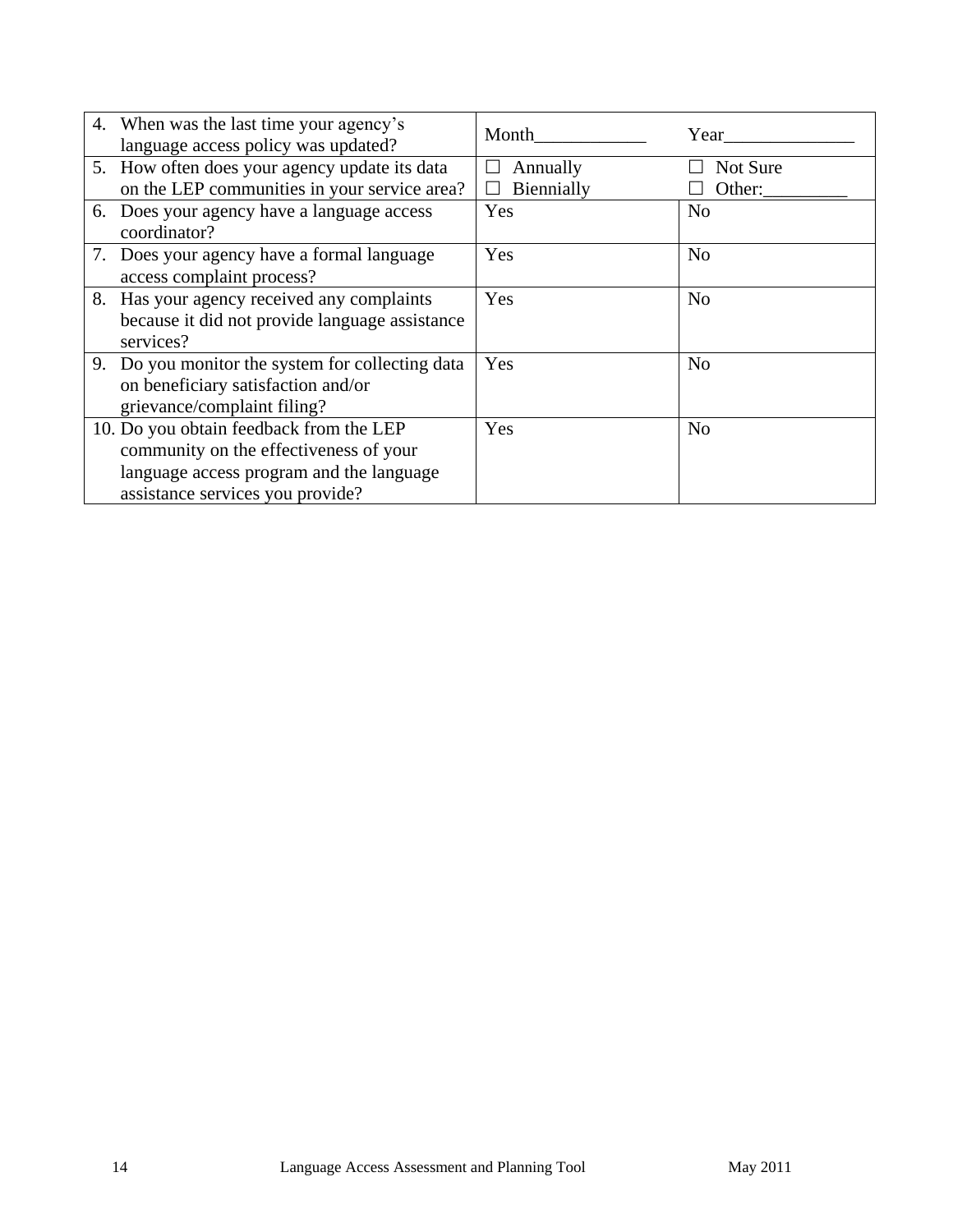## **III. DEVELOPING LANGUAGE ACCESS DIRECTIVES, PLANS, AND PROCEDURES**

This section will provide federal agencies and organizations, as well as agencies that receive federal financial assistance (recipients), with a framework to develop, modify, and implement language access policy directives, plans, and procedures. This framework should help agencies plan their organizational approach to providing language assistance services when an LEP individual seeks or encounters an agency contact. Language access policy directives, plans, and procedures will differ depending on a variety of factors including the nature or method of operation of the agency and its points of contact with the public. Some steps that are reasonable for an agency that serves a few LEP persons in a year may be different than those expected from an agency that serves several LEP persons each day. Accordingly, we recommend tailoring this framework to your agency's mission, the population served (both their language needs and the cultural context), the importance of the service provided by the program, and the available resources.

Many federal agencies and recipients have found that it is useful, when developing or revising their language access program, to establish a work group that includes administrators, professional and administrative support staff, potential beneficiaries, and members of community organizations. By working with a diverse group that includes stakeholders, you will receive more comprehensive input from those whose support and efforts may be important to the success of your language access policy directives, plan, and procedures. Inclusive approaches in plan design and development also tend to promote overall community awareness and support. By leveraging personnel from different departments, an agency is able to build institutional knowledge and resources that will lead to long-term policy coherence and consistency. In addition, these individuals will be valuable resources to draw upon during evaluation and improvement activities.

#### **A. Components of a Language Access Program**

While we describe language access policy directives, plans, and procedures as three distinct concepts, you may notice significant overlap between the three areas as you begin to develop your agency's language access program. We have provided the framework below to help you conceptualize the task ahead and provide you with a model flexible enough to tailor to your agency's particular needs.

Procedures **1. Language Access Policy Directives**. A policy directive sets forth standards, operating principles, and guidelines that will govern the delivery of language appropriate services. Policy directives may be in the form of a public directive, order, rule, regulation, guidance,

Plan

**Policy** 

**Directives**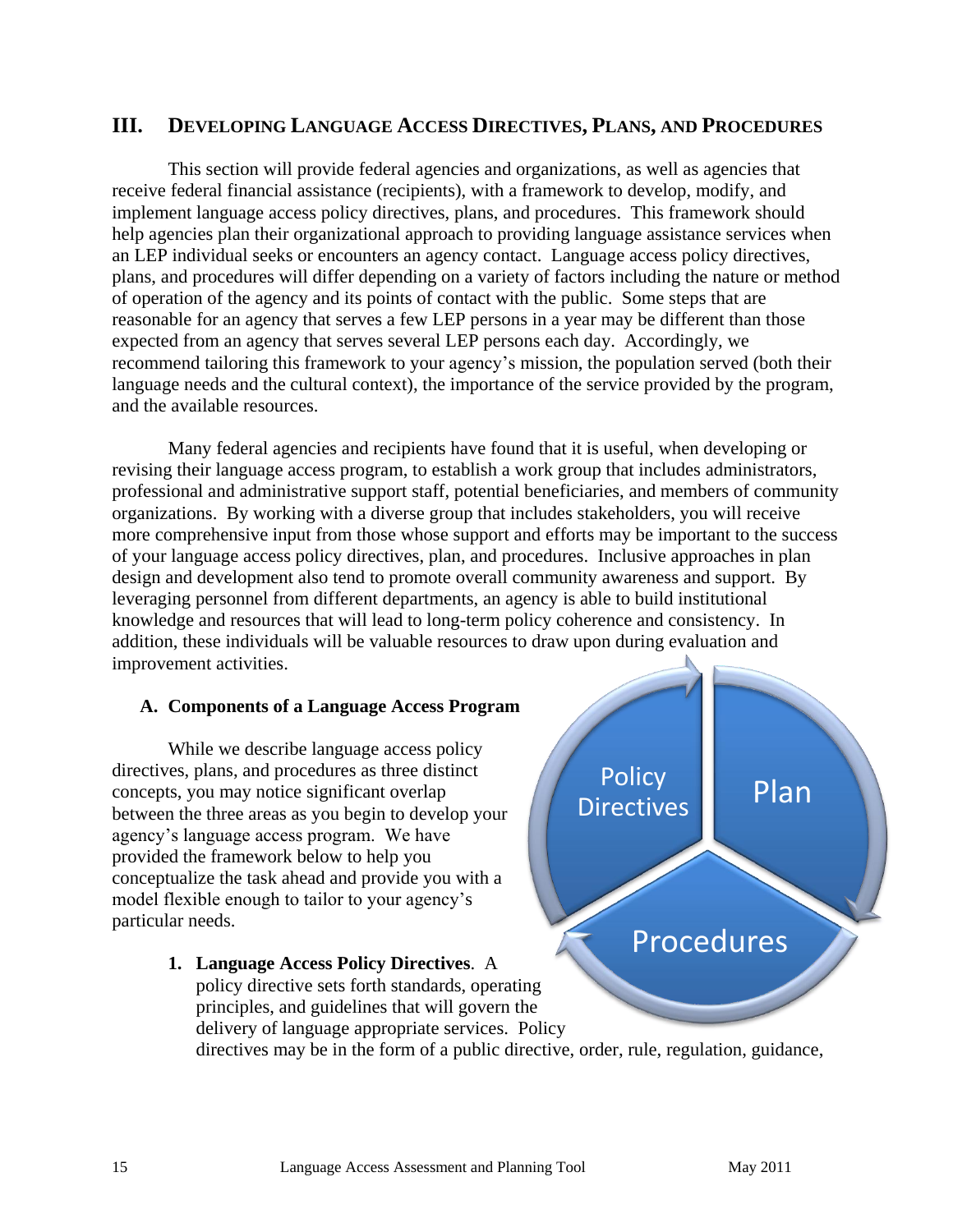or other policy document. The purpose and authority for a policy directive may come from federal, state, or local

laws, orders, or ordinances. A policy directive often includes the following components:

a. *A General Policy Statement*. This section explains the goals and expectations of the agency in terms

#### **Example General Policy Statement***:*

*"It is the policy of this agency to provide timely meaningful access for LEP persons to all agency programs and activities. All personnel shall provide free language assistance services to LEP individuals whom they encounter or whenever an LEP person requests language assistance services. All personnel will inform members of the public that language assistance services are available free of charge to LEP persons and that the agency will provide these services to them."*

that bind the agency and its employees.

b. *Purpose and Authority*. This section provides the legal basis or administrative authority for the agency policy and may explain the nexus between the policy directives and the agency's mission. For example:

"The purpose of this policy is to establish effective guidelines, consistent with Title VI of the Civil Rights Act of 1964 and Executive Order 13166, for agency personnel to follow when providing services to, or interacting with, individuals who have limited English proficiency (LEP). Following these guidelines is essential to the success of our mission to [insert]."

- c. *Language Assistance Measures.* This section sets forth the standards for language assistance services to be provided to LEP individuals. Language assistance measures should be written in a manner that requires staff compliance consistent with the agency's culture. The measures define acceptable methods of communication with LEP persons and may further elaborate requirements such as those for data gathering and recording, notice, and training. In the sample general policy statement, the decree that all personnel "shall provide free language assistance services to LEP individuals whom they encounter or whenever an LEP person requests language assistance services" describes the standards for how and when the agency must communicate with LEP persons.
- d. *Staff Compliance.* This section describes the responsibility of each division, unit, or staff member. For example, the sample general policy statement above denotes that "all personnel" are required to provide free language assistance services to LEP individuals and must inform the public about available language assistance services.
- e. *Definitions*. A policy directive may also explain any terms referenced in the policy. These terms may include agency-specific classifications of bilingual staff, interpreter, language assistance services, LEP, primary language, translation, vital documents, etc.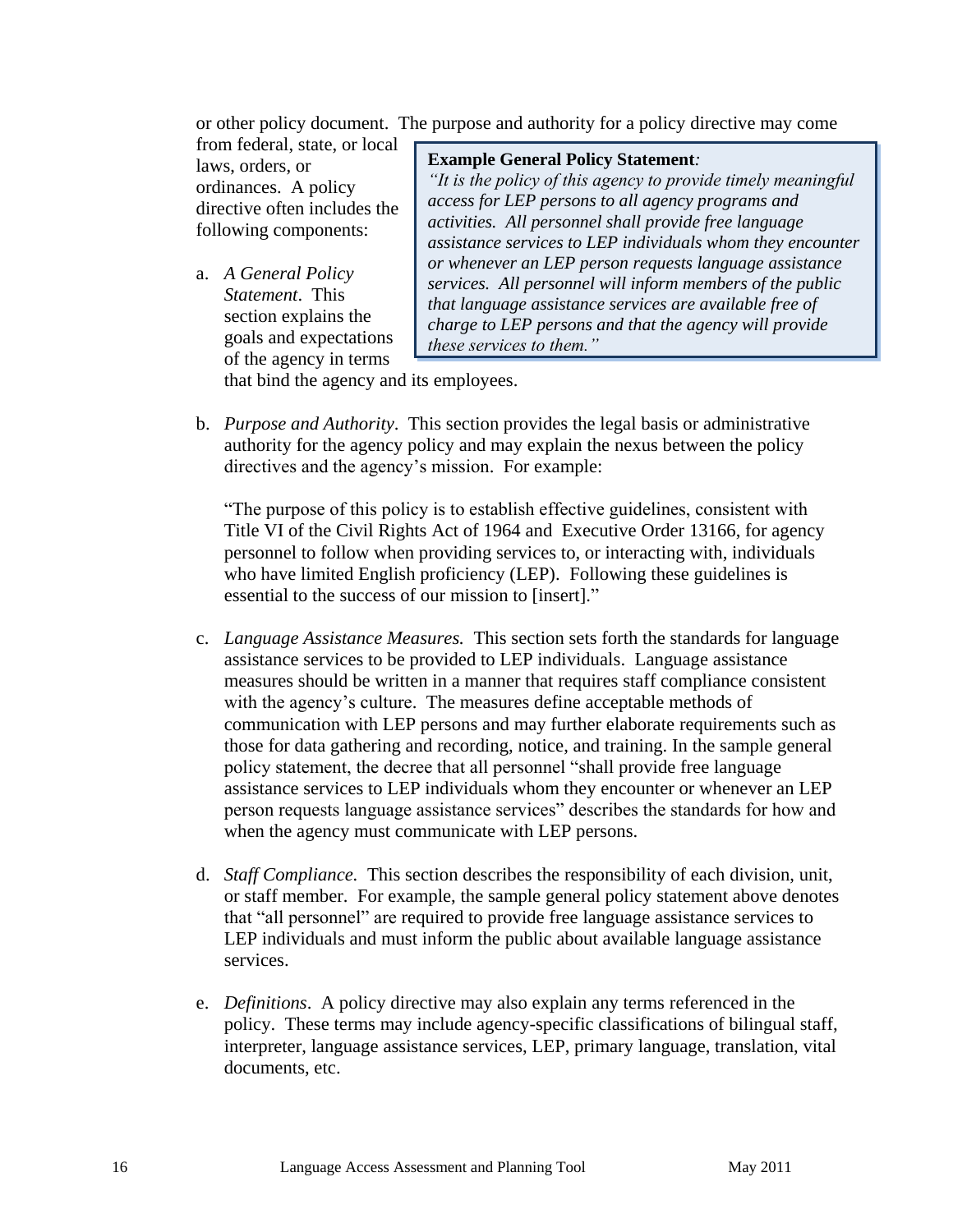**Additional Language Access Policy Directives.** An agency may have more than one policy directive. For example, an agency may have a policy directive that explains its overall obligation to provide services to LEP individuals and secondary or topical policy directives that support the agency's overarching LEP goals and objectives. Additional policy directives may include formal guidelines that describe the agency's rules and regulations, for example:

- *Staff Training*. A policy directive on staff training may dictate the frequency, curriculum, and target personnel for ongoing training. For example, this policy directive may mandate training particular to management, interpreters, translators, or frontline staff who encounter LEP individuals.
- *Bilingual Staff*. A policy directive on bilingual staff may state a policy that second language skills are a desired characteristic, prescribe the hiring process for bilingual staff, provide the mechanism for designating jobs as bilingual, when and how to test the competency of prospective or current bilingual staff, define which staff are "bilingual," and/or additional remuneration for bilingual staff.
- *Performance Measurement*. A policy directive on performance measurement may order the frequency and manner of monitoring and oversight. For example, an agency may elect to conduct an audit of language assistance services on an annual basis.
- **2. A Language Access Plan**. The plan is a management tool that provides an administrative blueprint for bringing the agency into compliance with language

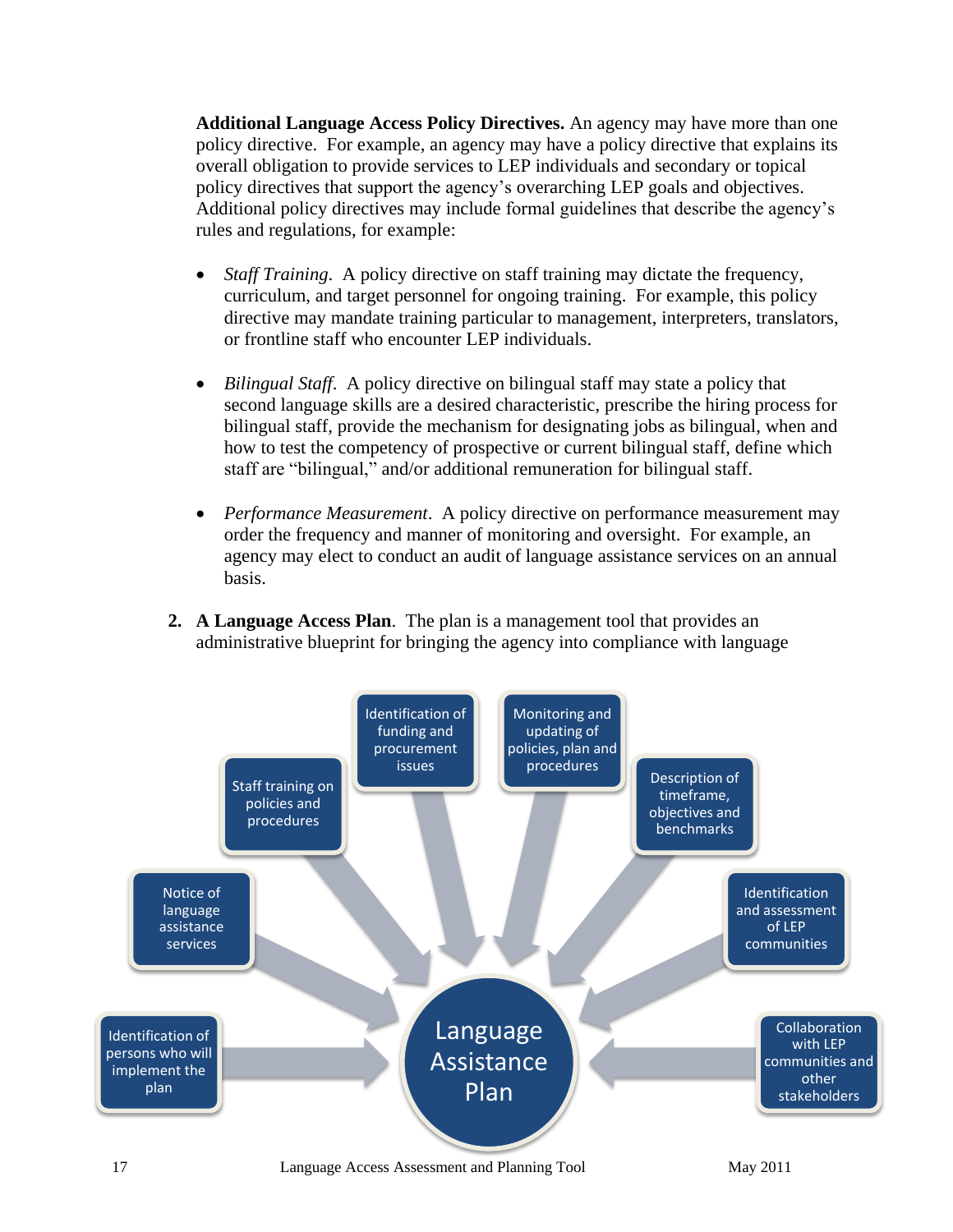access requirements. The plan describes how the agency will implement the standards for service delivery delineated in the policy directives, including explaining how the agency will increase its capacity to address the language service and resource needs identified in the self-assessment. The plan is a roadmap that helps agencies: navigate the process of setting deadlines, priorities, and identifying responsible personnel for policy and procedures development; hire, contract, assess, and ensure quality control of language assistance services (oral and written); provide notice of language assistance services; provide training of staff; and conduct ongoing monitoring and evaluation. Key components of a language access plan include:

- a. *Identification of persons charged with implementing the plan.* A plan should describe the management staff, workgroup, committee, or other agency staff who will be responsible for creating and overseeing the policy directives, developing and modifying the language access plan, and establishing and implementing operational procedures. The plan should also detail the chains of command for authority and oversight and explain any coextensive responsibility and coordination with other agencies, divisions, and offices.
- b. *Identification and assessment of LEP communities*. A plan should address what resources will be needed to assess the number or proportion of eligible LEP persons from each language group in an agency service area and the resources that will be needed to provide language assistance services. The plan should also outline the work needed to install or maintain systems for data collection and management.
- c. *A description of the timeframe, objectives, and benchmarks for work to be undertaken.*
- d. *Identification of funding and procurement issues and the steps needed to address them.*
- e. *Notice of language assistance services*. A plan should also describe how the agency intends to implement the changes needed to inform LEP individuals of the benefits, programs, and services for which they may be eligible and the available language assistance services.
- f. *Training staff on policies and procedures*. A plan will identify training needs and explain how they will be addressed.
- g. *Monitoring and updating the plan, policies, and procedures*. A plan will explain the agency's approach to monitoring how it provides services to LEP individuals, how it monitors plan performance, and the process for reviewing, and, if appropriate, modifying current language access plans, policies, and procedures.
- h. *Collaborating with LEP communities and other stakeholders.* Organizations that have significant contact with LEP persons, such as schools, religious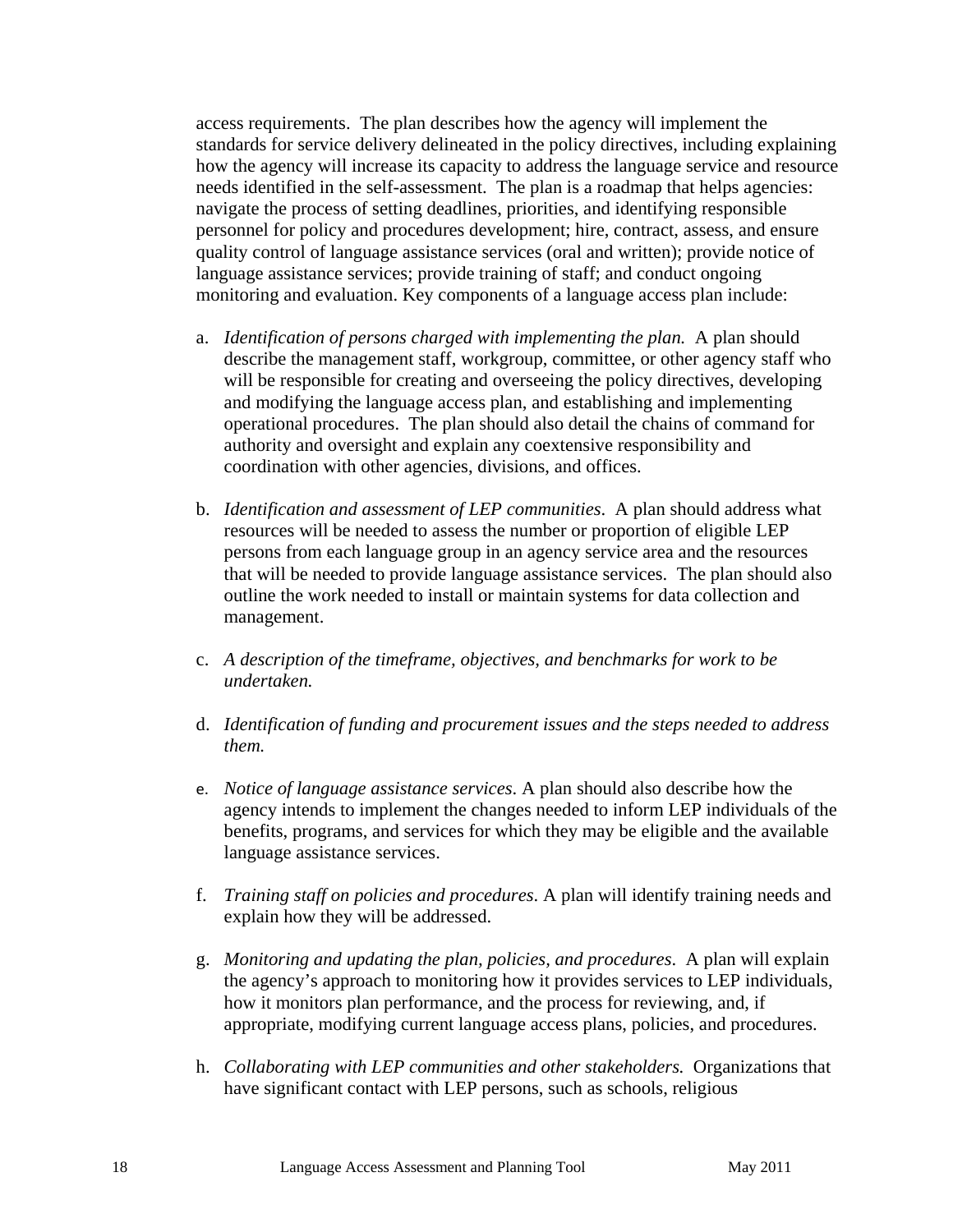organizations, community groups, and groups working with new immigrants can be very helpful in linking LEP persons to an agency's programs and its language assistance services. The plan can include provisions for creating and conducting outreach and the actions needed to implement an effective system to gather feedback and involve outside entities or individuals in the review process.

- **3. Language Access Procedures.** Procedures are detailed explanations that specify the steps to be followed to provide language assistance services, gather data, and deliver services to LEP individuals. Procedures can be set forth in handbooks, intranet sites, desk references, and reminders at counters. Procedures may entail use of forms or software. Language access procedures often explain the following:
	- How staff are to respond to telephone calls from LEP individuals.
	- How staff together, track, and record language preference information.
	- How staff inform LEP individuals about available language assistance services.
	- How staff will identify the language needs of LEP individuals.
	- How staff are to respond to correspondence (letters and email) from LEP individuals.
	- How staff will procure in-person interpreter services.
	- How staff will access telephone or video interpreter services.
	- How to use bilingual staff for LEP services and which staff are authorized to provide in-language service.
	- How to obtain translations of documents.
	- How staff will process language access complaints.

#### **B. Appointing a Language Access Coordinator or Other Responsible Personnel**

Some agencies have found it helpful to appoint a language access coordinator and other responsible personnel. These individuals are responsible for devising and ensuring that the agency adheres to its language access policy directives, plan and procedures to provide meaningful access to LEP persons. The language access coordinator should be or report to a high-ranking official within the agency since high level support is essential to successful implementation. The coordinator is responsible for language assistance services and may delegate duties but should retain responsibility for oversight, performance, and implementation of the language access plan. Agencies with multiple offices and divisions may find that each component or field office should designate an individual as a local language access coordinator. The language access plan should set forth the name and contact information of the responsible official(s). The language access coordinator should consider creating a working group of key stakeholders to assist in creating and implementing language access procedures for the agency.

The language access coordinator may also oversee personnel and performance of employee and non-employee interpreters and translators, including:

> Identifying qualified interpreters and translators to be included in an interpreter database;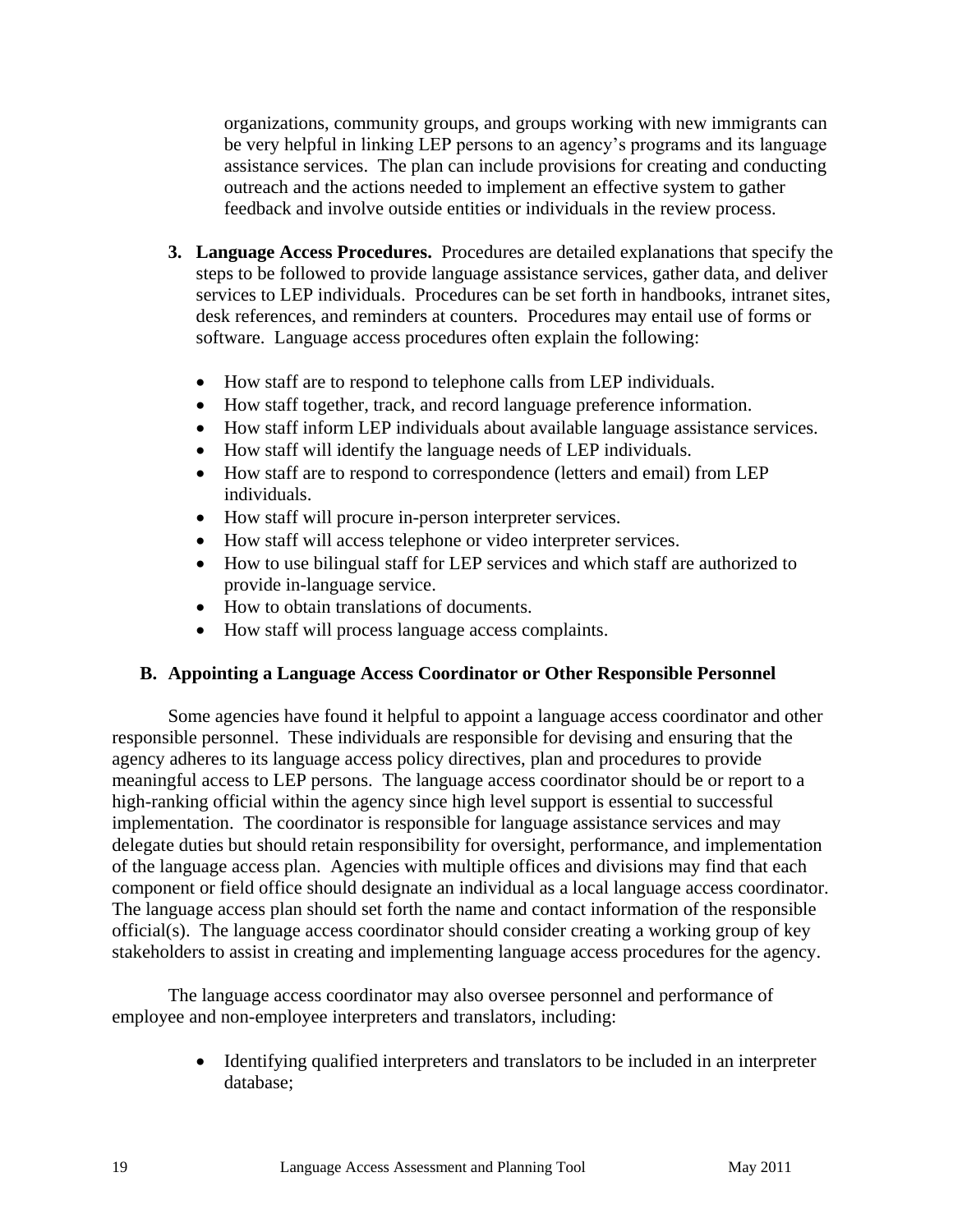- Creating interpreter, translator, and bilingual staff qualifications and ethical standards;
- Outlining measures to ensure quality control of interpreters and translators;
- Training and testing bilingual individuals including staff who provide language assistance services;
- Assigning qualified interpreters, translators and bilingual employees to perform language assistance functions;
- Maintaining a regularly updated list of all competent bilingual employees, contract interpreters, and contract translators that includes their availability, non-English language(s) spoken, and contact information;
- Changing hiring and personnel practices to increase staff language capacity (e.g., providing pay incentives for bilingual employees);
- Developing a procurement strategy for contract language assistance services providers;
- Searching for funding and other resources to support interpretation and translation; technological and other infrastructural support, and staffing;
- Providing input in budgetary and procurement matters related to implementation of the language access policy, plan, and procedures; and
- Coordinating procurement for interpreter and translator compensation for services rendered.

## **C. Community Outreach and Disseminating Language Assistance Services Information**

When language assistance services are not readily available at a given agency, LEP individuals will be less likely to participate in or benefit from its programs and services. As a result, many LEP persons may not seek out agency benefits, programs, and services; may not provide beneficial information or file complaints; and may not have access to critical information provided by your agency because of limited access to language assistance services. Thus, selfassessments of the number of current LEP contacts may significantly underestimate the need for language services. Agencies should make every effort to conduct effective outreach, including:

- Providing information to the public and to LEP communities regarding the language assistance services available free of charge. Information should be provided in English and in the appropriate other languages using, for example, signage, websites, translated documents, telephone tree options, kiosks, and community-focused outreach;
- Coordinating with other agencies and stakeholders to ensure consistent identification of LEP status, primary language, and similar information; and
- Exchanging promising practices and challenges with other governmental and nongovernmental agencies.